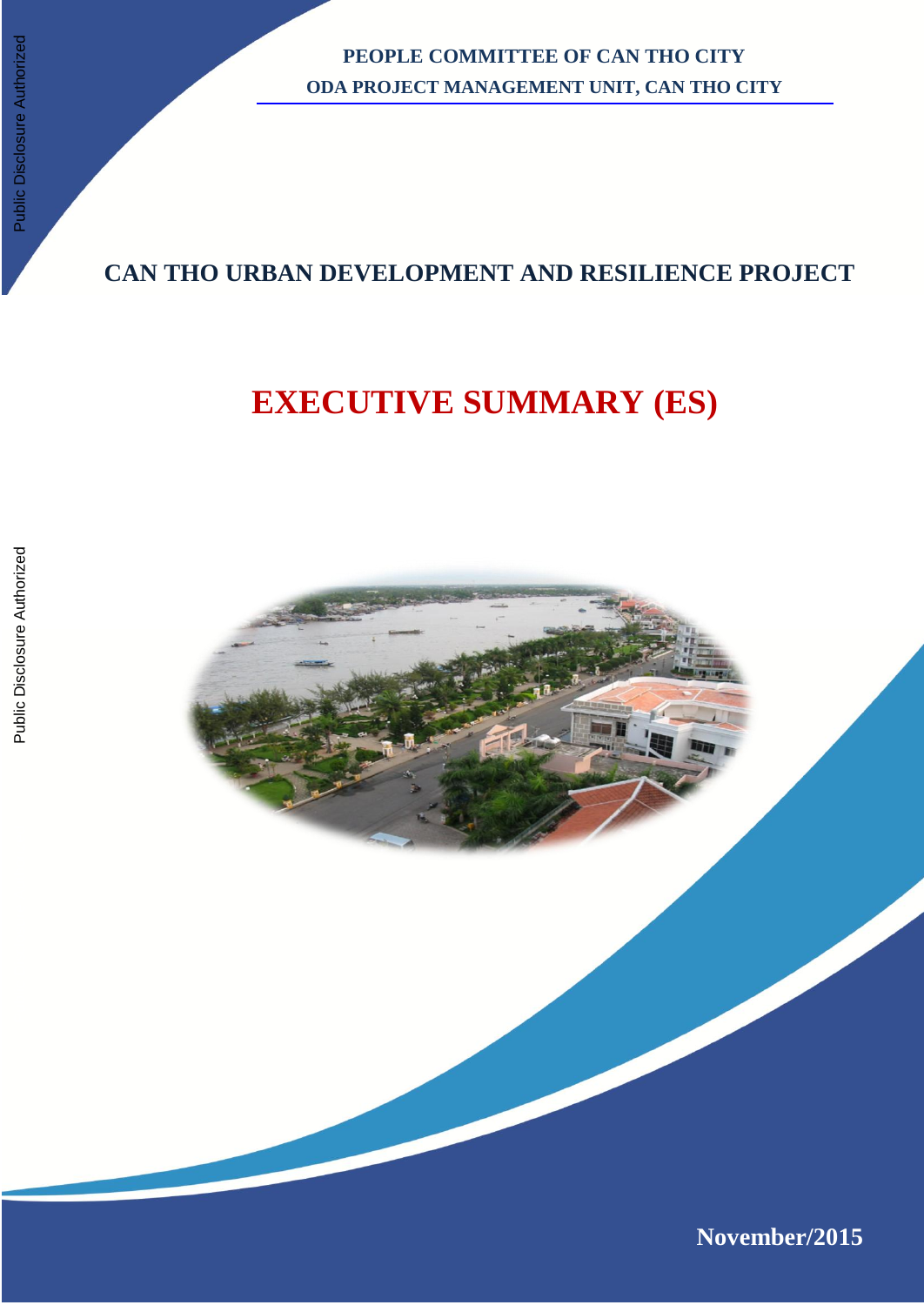# **PEOPLE COMMITTEE OF CAN THO CITY ODA PROJECT MANAGEMENT UNIT, CAN THO CITY**

# **CAN THO URBAN DEVELOPMENT AND RESILIENCE PROJECT**

# **EXECUTIVE SUMMARY (ES)**

**PROJECT OWNER PEOPLE COMMITTEE OF CAN THO CITY**

**CONSULTANT JOINT VENTURE OF IAC VIETNAM AND SINH THAI CICE**

**November/2015**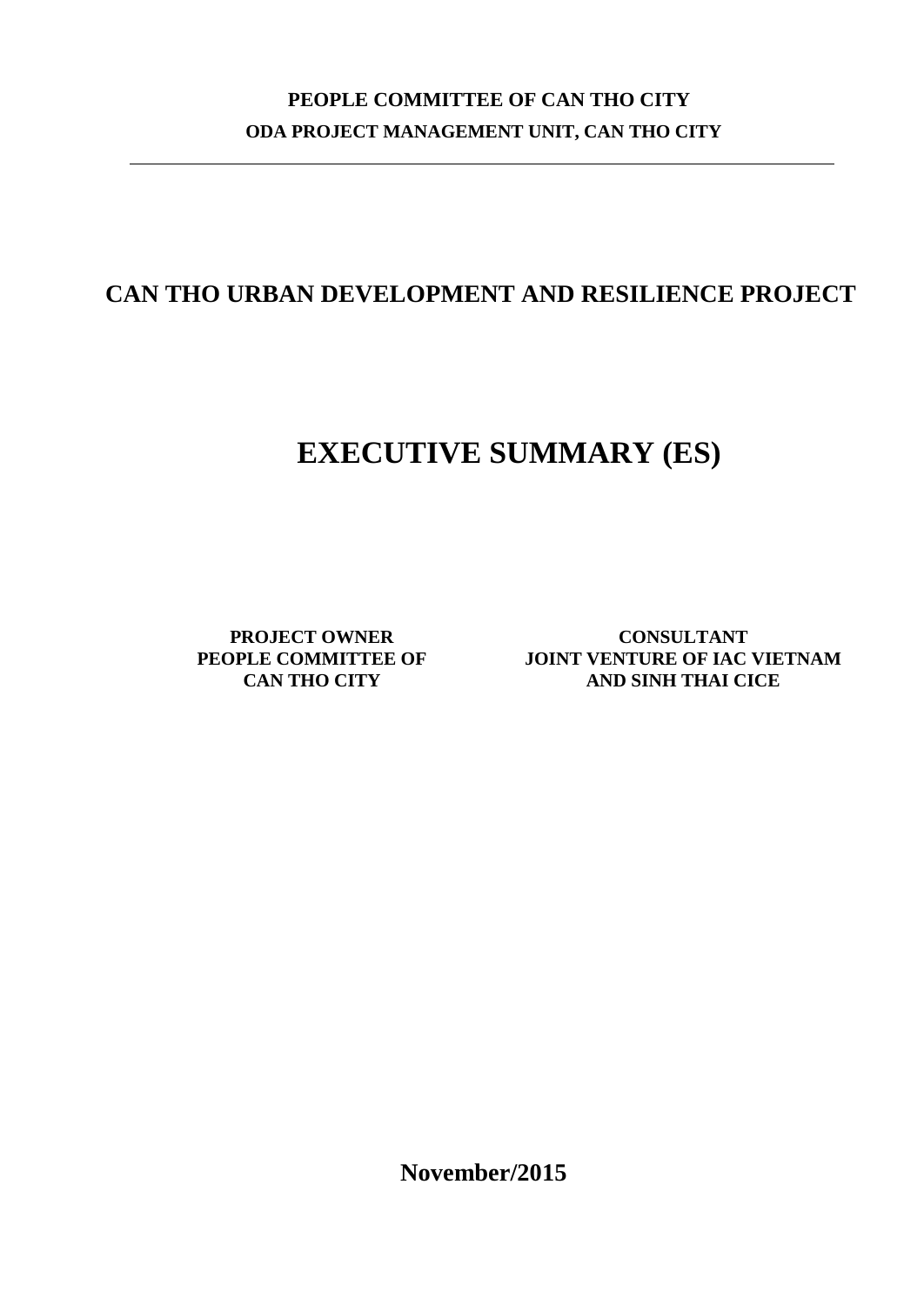# **TABLE OF CONTENTS**

<span id="page-2-0"></span>

| 3.3. Alternatives Of Investment Scale For Urban Corridor Development  13 |  |
|--------------------------------------------------------------------------|--|
|                                                                          |  |
|                                                                          |  |
|                                                                          |  |
|                                                                          |  |
|                                                                          |  |
|                                                                          |  |
|                                                                          |  |
| CHAPTER 6. ENVIORNMENTAL AND SOCIAL MANAGEMENT PLAN 17                   |  |
|                                                                          |  |
|                                                                          |  |
| CHAPTER 7. PUPLIC CONSULTATION AND INFORMATION DISCLOSURE 18             |  |
|                                                                          |  |
|                                                                          |  |
|                                                                          |  |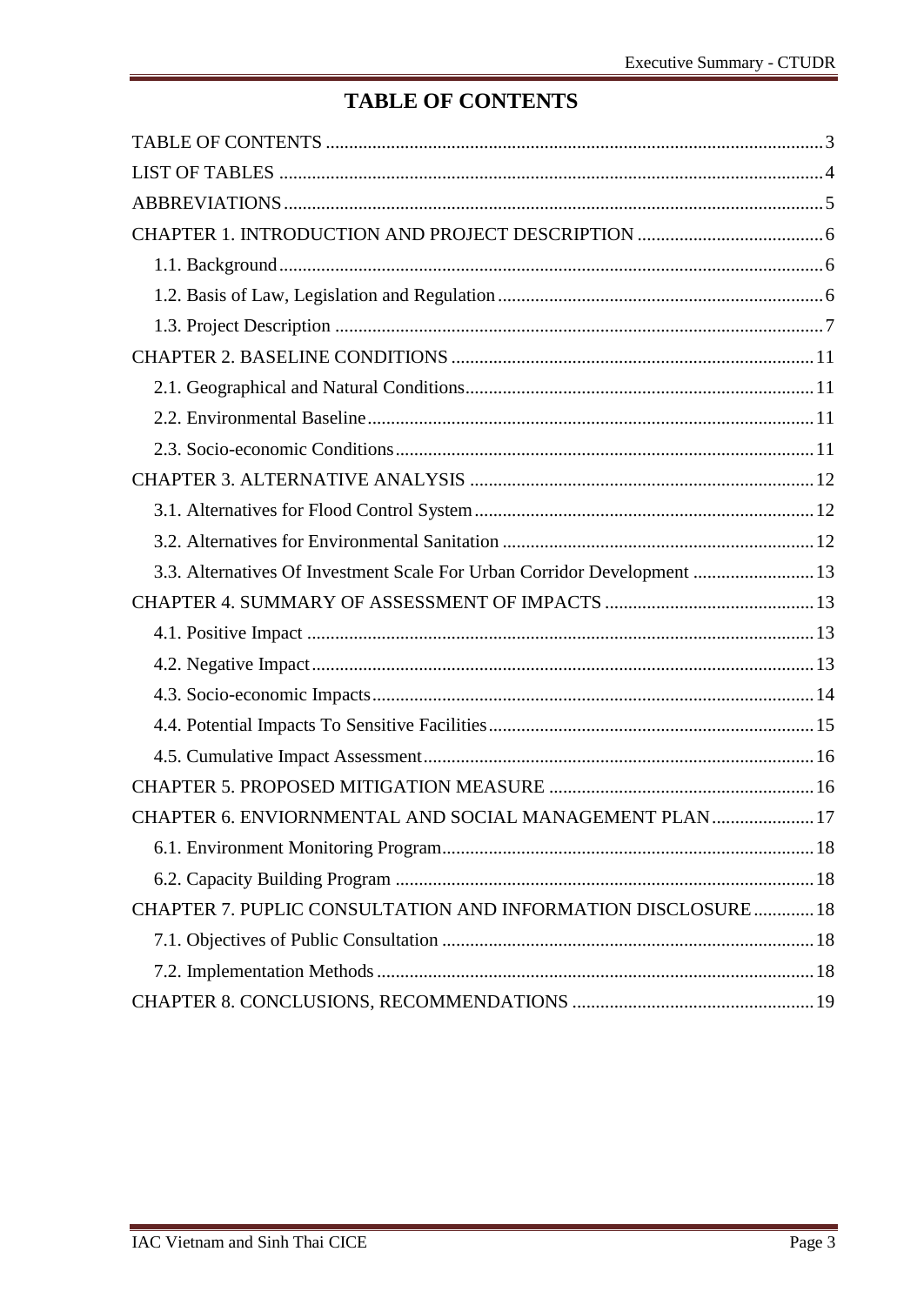# **LIST OF TABLES**

<span id="page-3-0"></span>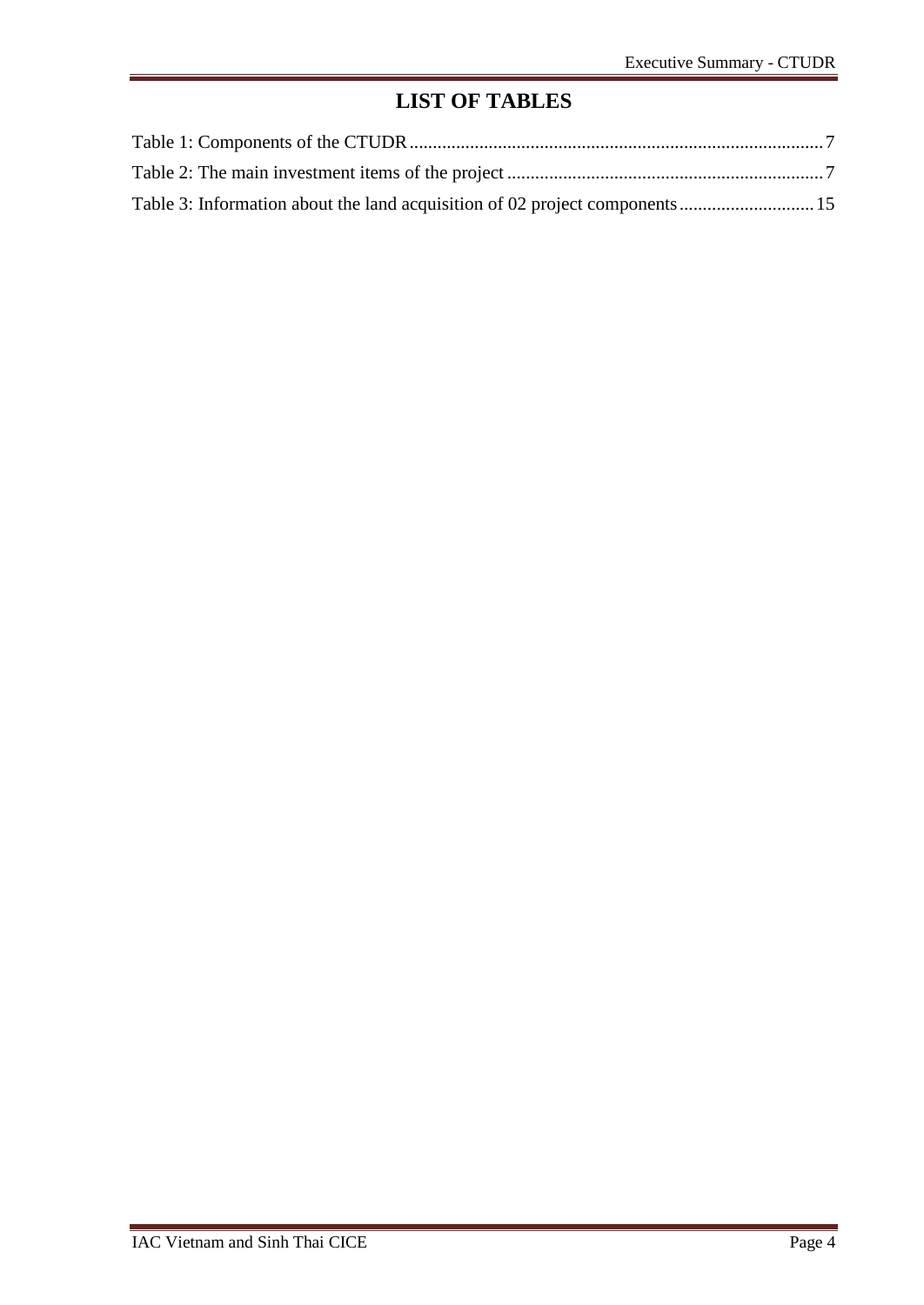# **ABBREVIATIONS**

<span id="page-4-0"></span>

| Ahs           | <b>Affected Households</b>                                     |
|---------------|----------------------------------------------------------------|
| CC            | Climate change                                                 |
| AC            | Asphalt concrete                                               |
| <b>CeC</b>    | Cement concrete                                                |
| <b>CMC</b>    | Construction monitoring consultant                             |
| <b>CTUDR</b>  | Can Tho Urban Development and Resilience Enhancement Project   |
| <b>DED</b>    | Detailed engineering design                                    |
| <b>DOC</b>    | Department of Construction                                     |
| <b>DOF</b>    | Department of Finance                                          |
| <b>DONRE</b>  | Department of Natural Resources and Environment                |
| <b>DOT</b>    | Department of Transport                                        |
| <b>DPI</b>    | Department of Planning and Investment                          |
| <b>MKD</b>    | Mekong detal                                                   |
| <b>EIA</b>    | Environmental impact assessment                                |
| <b>ESIA</b>   | <b>Environment and Social Impact Assessment</b>                |
| <b>ECOP</b>   | <b>Environmental Code of Practice</b>                          |
| <b>EMC</b>    | <b>External Monitoring Consultant</b>                          |
| <b>EMP</b>    | <b>Environmental Management Plan</b>                           |
| <b>EMS</b>    | Environmental monitoring system                                |
| <b>FS</b>     | Feasibility study                                              |
| <b>LIA</b>    | Low-income area                                                |
| <b>MOC</b>    | Ministry of Construction                                       |
| <b>MUDP</b>   | Management of Urban Development under Urban Development Agency |
| <b>NUUP</b>   | National urban upgrading program                               |
| <b>ODA</b>    | <b>Official Development Assistance</b>                         |
| <b>PPMU</b>   | Project Management Unit                                        |
| <b>PPU</b>    | <b>Project Preparation Unit</b>                                |
| <b>PSC</b>    | <b>Project Steering Committee</b>                              |
| <b>RAP</b>    | <b>Resettlement Action Plan</b>                                |
| <b>RPF</b>    | <b>Resettlement Policy Framework</b>                           |
| RP            | <b>Resettlement Plan</b>                                       |
| P/CPC         | Provincial/City People's Committee                             |
| <b>UDA</b>    | <b>Urban Development Agency</b>                                |
| <b>URENCO</b> | <b>Urban Environment Company</b>                               |
| WB            | World Bank                                                     |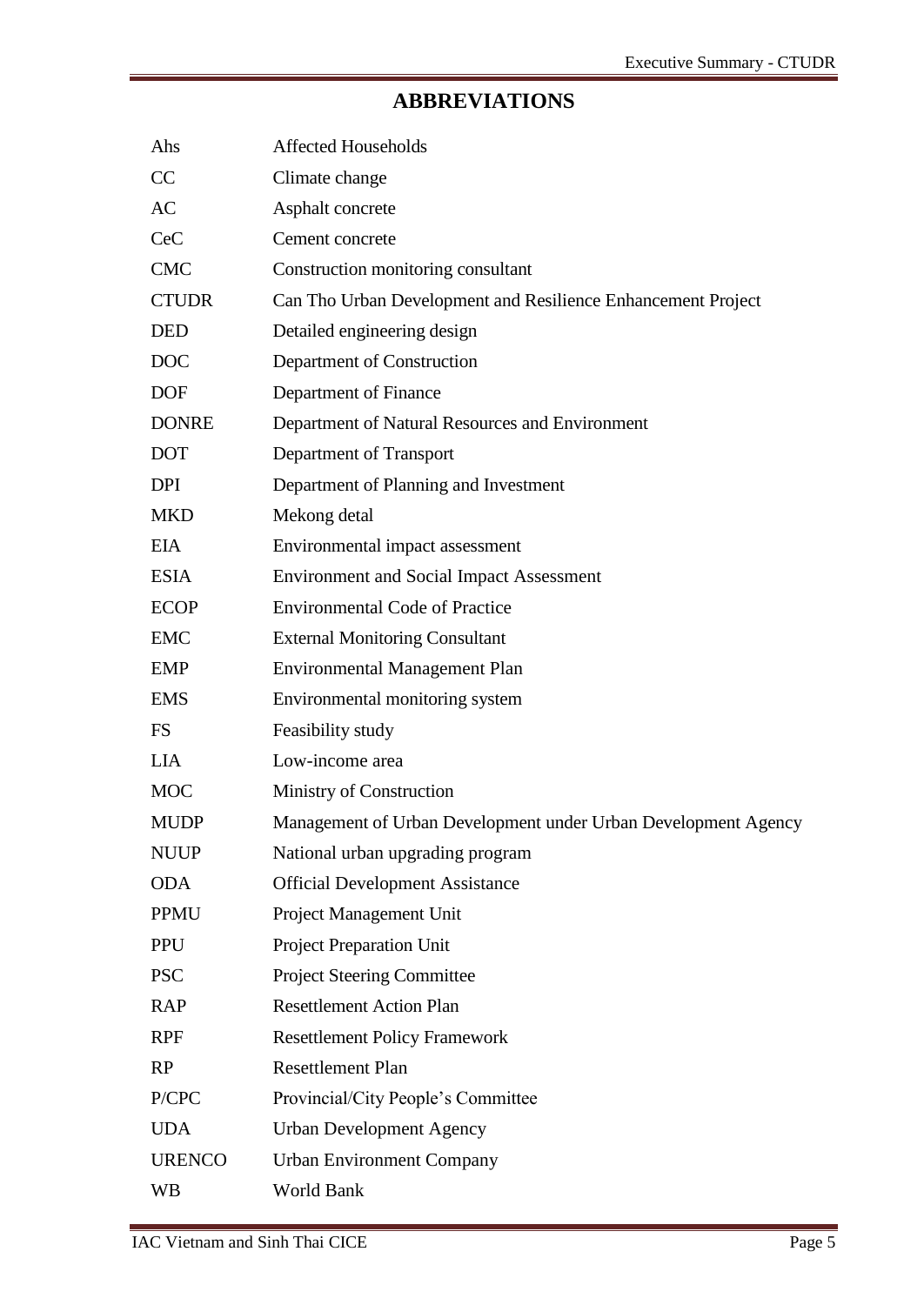# <span id="page-5-0"></span>**CHAPTER 1. INTRODUCTION AND PROJECT DESCRIPTION**

#### <span id="page-5-1"></span>**1.1. Background**

Vietnam is among the countries most seriously affected by climate change and sea level rise. Can Tho city in particular, and the Mekong Delta region in general, are forecastto be most affected by the negative impacts of climate change. According to the Mekong Delta Plan – Long-term vision (Netherlands – Vietnam in November 2013), sea level in the Delta will rise from 57 to 73cm (average scenario) and from 78 to 95cm (high scenario) by 2100.

The proposed Can Tho Urban Development and Resilience Enhancement Project (CTURP) will enhance climate change resilience and promote sustainable city development for Can Tho city through: (i) both physical and non-structural investments for flood risk management; (ii) investments in ensuring safety and accessibility, and provision of public transport activities through an integrated corridor management approach; and (iii) enhancement of financial management capacity and integrating transport with land use.

A full Environmental and Social Impact Assessment (ESIA) report, a detailed resettlement and compensation plan report, and a development plan report for ethnic minorities have been prepared to ensure the project will be implemented in accordance with the requirements of the World Bank (WB) and applicable national legislation and regulations of Vietnam. The Environmental and Social Impact Assessment provides an overview of the environmental and social baseline conditions on the direct impacted areas, summarizes the potential impacts associated with the proposed project and includes an Environmental and Social Management Plan (ESMP) which sets out the management measures required to mitigate any potential impacts. The ESMP is to be utilized by the contractor to be commissioned by ODA PROJECT MANAGEMENT UNIT, CANTHO CITY and will form the basis of site-specific management plans that will be prepared by the contractor and subcontractors as part of their construction methodology prior to works commencing. These ESMPs will be approved and disclosed by the World Bank and the relevant Vietnamese authorities prior to the start of civil works.

# <span id="page-5-2"></span>**1.2. Basis of Law, Legislation and Regulation**

The project is required to comply with the prevailing environmental laws in Vietnam, which include the Law on environmental protection Law on Environmental Protection No. 55/2014/QH13 passed by the National Assembly on 23 June 2014 and took effect since 01 January 2015; Decrees, Circulars, Decisions, standards and regulations of Vietnam on Environment; Circular No. 27/2015/TT-BTNMT of 29 May 2015 of the Ministry of Natural Resources and Environment on strategic environmental assessment, environmental impact assessment and environmental protection plans and guidelines for prepare World Bank environmental and social policies as summarized in Table 1 below.

- Environmental assessment OP/BP 4.01
- Physical Cultural Resources (BP/OP 4.11)
- Involuntary Ressetlment (OP/BP 4.12)
- Indigenous Peoples (OP/BP 4.10)
- Natural Habitats (OP/ BP 4.04)
- Projects on International Waterways (OP/BP 7.50)

The ESIA will also apply WBG Environmental, Health, and Safety Guidelines known as the "EHS Guidelines". The EHS Guidelines are technical reference documents with general and industry-specific examples of Good International Industry Practice (GIIP).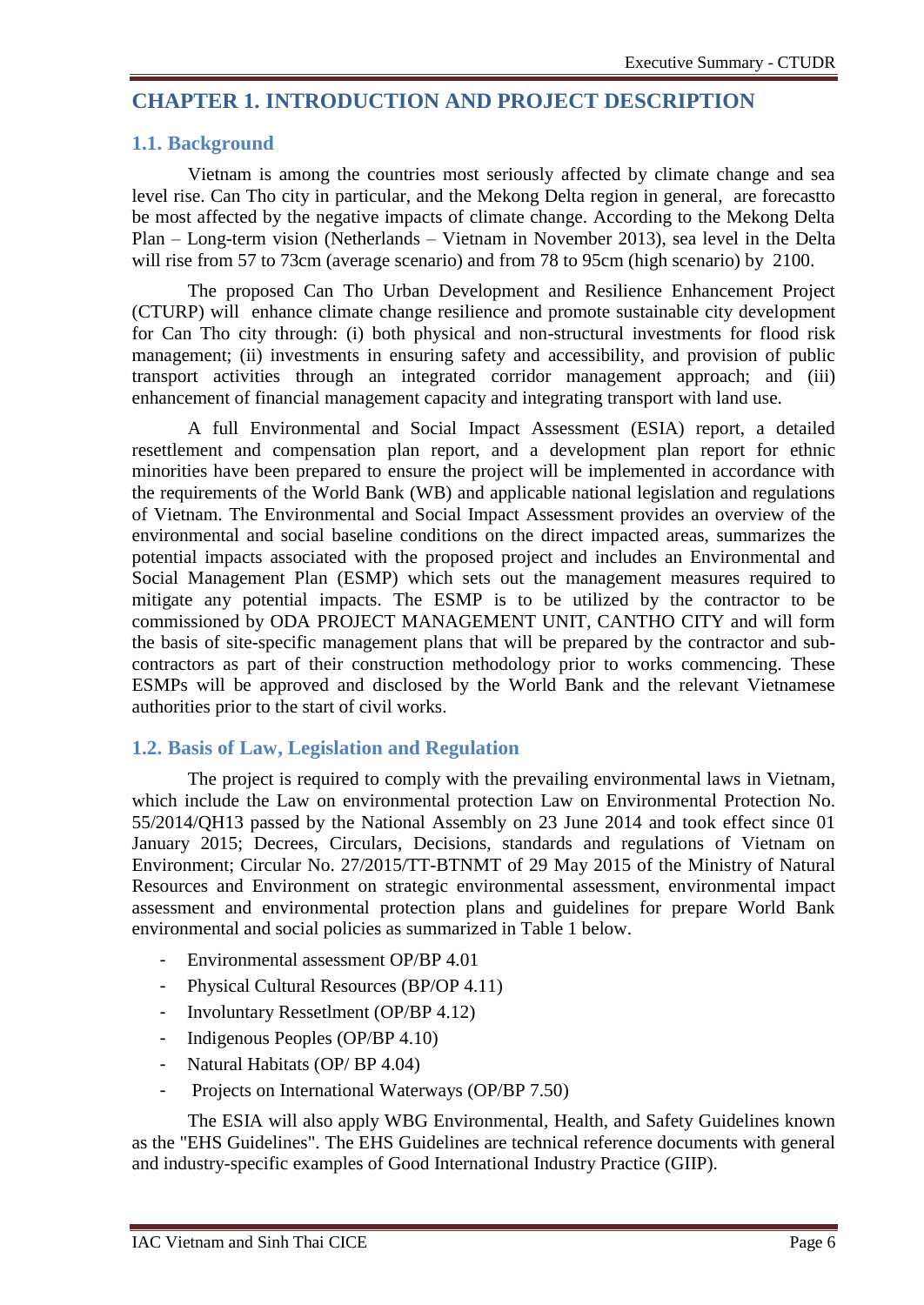# <span id="page-6-0"></span>**1.3. Project Description**

The Project will be located in 20 wards in four inner districts -Ninh Kieu, Cai Rang, O Mon and Binh Thuy- in Can Tho city.

Critical flood control and urban development works will take place in the Ninh Kieu – Binh Thuy traditional urban area, located in center of Can Tho city, adjacent to intersection of Hau river and Can Tho, and bordering Can Tho airport to the North.

The proposed Project components and main investment items are described in tables 1 and 2 below:



#### *Table 1: Components of the CTUDR*

<span id="page-6-1"></span>

| <b>Components</b> | <b>Activities</b>                                                                       | <b>Investment cost</b><br>(US.\$ million) |
|-------------------|-----------------------------------------------------------------------------------------|-------------------------------------------|
| Component 1       | Flood control and environmental sanitation<br>- Sub-component 1.1: Flood control system | 131.74                                    |
|                   | - Subcomponent 1.2: Environmental sanitation                                            |                                           |
| Component 2       | Urban corridor development                                                              | 97.74                                     |
| Component 3       | Strengthening urban management for climate<br>change resilience                         | 14.14                                     |

#### *Table 2: The main investment items of the project*

<span id="page-6-2"></span>

| No. | <b>Item</b>                                                                                | <b>Detailed description</b>                                                                                                                                                                                                                                                                                                                 |  |  |  |  |
|-----|--------------------------------------------------------------------------------------------|---------------------------------------------------------------------------------------------------------------------------------------------------------------------------------------------------------------------------------------------------------------------------------------------------------------------------------------------|--|--|--|--|
| 1   | <b>Component 1</b>                                                                         | Component 1: Flood control and environmental sanitation with the<br>total investment is USD 131.74 million.<br>This component will support Can Tho city to implement the<br>structure and non-structure measures to control flood and ensure<br>environmental sanitation for the core urban area.                                           |  |  |  |  |
| 1.1 | Proposed flood control systems                                                             |                                                                                                                                                                                                                                                                                                                                             |  |  |  |  |
|     | Tho<br>1. $Can$<br>river<br>embankment<br>(section from<br>Ngo Duc Ke to<br>Cai Son ditch) | Embankment at the right bank within Ninh Kieu district with the<br>length of 5.5km, and height from 2.8-3m. Type of embankment:<br>gravity concrete embankment wall $+$ reinforcing embankment roof<br>by pre-cast concrete                                                                                                                 |  |  |  |  |
|     | 2. Construction<br>road and park<br>behind<br>embankment                                   | - Building green park, square, art lighting system. Arranging<br>tourism areas interlaced on embankment, such as tourism area -<br>food court - local trading center - recreation area - festival area.<br>- Building road behine embankment with roadbase section of 23m<br>throughout the route with road pavement of 15m and 6m sidewalk |  |  |  |  |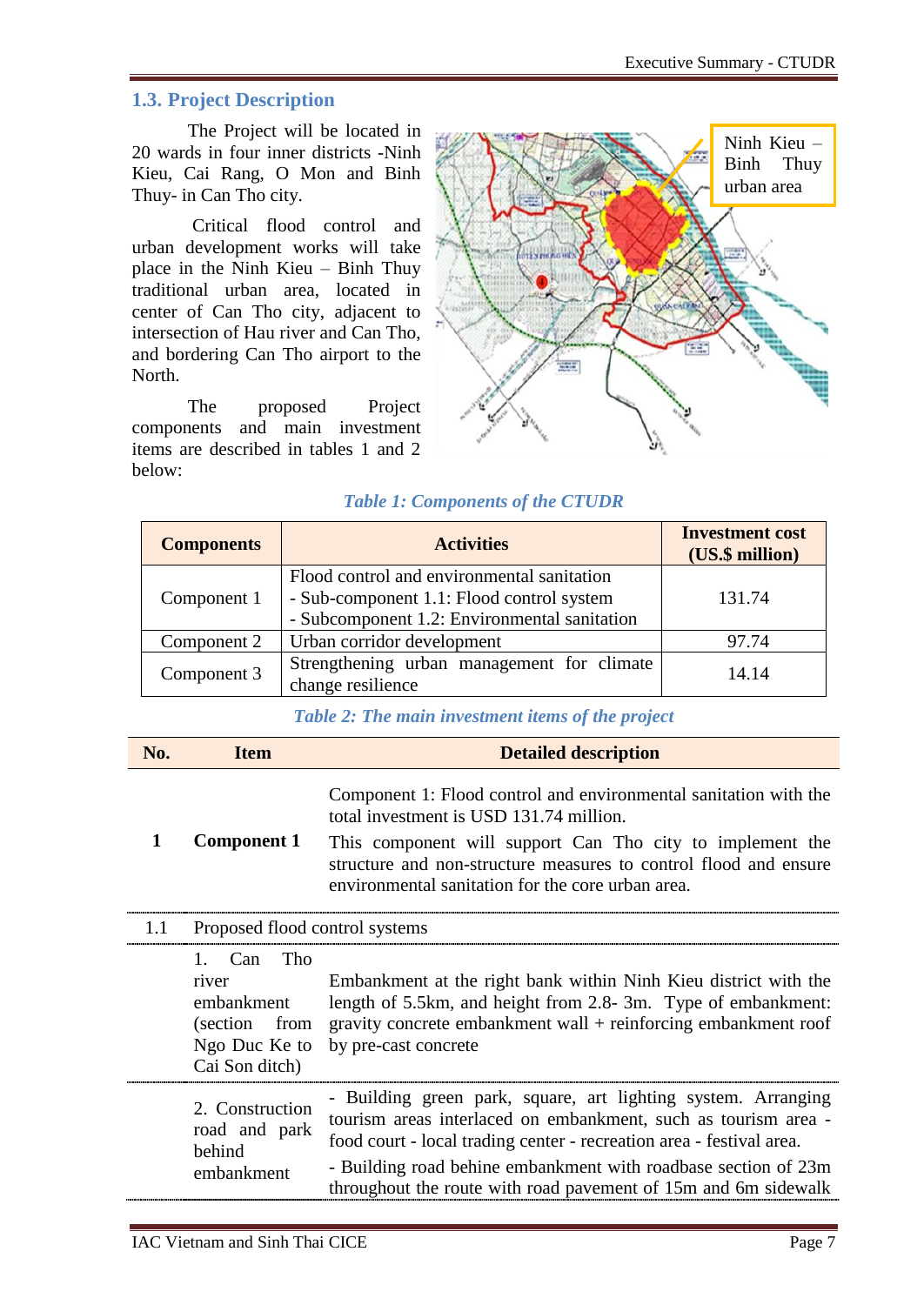| No.             | <b>Item</b>                                                        | <b>Detailed description</b>                                                                                                                                                                                                                                                                                                                                                                                                                                                                                                                                                                                                                                                    |  |  |  |
|-----------------|--------------------------------------------------------------------|--------------------------------------------------------------------------------------------------------------------------------------------------------------------------------------------------------------------------------------------------------------------------------------------------------------------------------------------------------------------------------------------------------------------------------------------------------------------------------------------------------------------------------------------------------------------------------------------------------------------------------------------------------------------------------|--|--|--|
|                 |                                                                    | near households. Sidewalk in the side of embankment will<br>combine with green park behind embankment in minimum of 2m<br>width                                                                                                                                                                                                                                                                                                                                                                                                                                                                                                                                                |  |  |  |
|                 |                                                                    | $+$ The start point of route Km0+00 at interchange between Ngo<br>Duc Ke road and Hai Ba Trung road (in the area of the Guest<br>House No.2) of Ninh Kieu District, Can Tho City. The ending<br>point: Km $5 + 604.68$ at interchange between the motorway after<br>the park of river embankment under studying and the planned Hau<br>Giang road (now local road) in Ninh Kieu District, Can Tho City.<br>+ Alignment: The road is upgraded based on the existing and<br>newly-built routes in the region with the width of 4-6m, including<br>Hai Ba Trung, Nguyen Thi Minh Khai, Tam Vu and local earth<br>roads. Pavements of road have been degraded and most of road has |  |  |  |
|                 |                                                                    | no infrastructure in two sides.                                                                                                                                                                                                                                                                                                                                                                                                                                                                                                                                                                                                                                                |  |  |  |
|                 |                                                                    | a) Cai Khe sluice gates: Cai Khe sluice gates is located in Cai Khe<br>ditch between Ninh Kieu bridge and pedestrian bridge. Culvert<br>width of B=40m (nozzle of $2x20m$ ). Width of dock of B=10.5m<br>(classified according to grade of waterway).                                                                                                                                                                                                                                                                                                                                                                                                                          |  |  |  |
| 3.<br>shiplocks | Develop<br>sluice gates and<br>for<br>core urban area              | b) Dau Sau sluice gates: Located in Dau Sau ditch, 200m far away<br>Dau Sau ditch to the side of Can Tho river. Culvert width of<br>B=20m (one nozzle of 20m). Width of dock of B=10.5m<br>(classified according to grade of waterway).                                                                                                                                                                                                                                                                                                                                                                                                                                        |  |  |  |
|                 |                                                                    | c) Ship locks on flood control corridor: Building uncomplicated,<br>no need electricity, control water level at a certain elevation. Width<br>of valve gate varies from 5 to 20m.                                                                                                                                                                                                                                                                                                                                                                                                                                                                                              |  |  |  |
|                 | 4.<br>Improvement<br>of watercourses                               | a) Cai Son ditch anti-landslide embankment: Located in Cai Son<br>ditch to Ninh Kieu district side; Length of L=1.6km and 2.1km:<br>Elevation of embankment coping: suitable with flood control and<br>higher than highest water level, with $P=1\%$ .                                                                                                                                                                                                                                                                                                                                                                                                                         |  |  |  |
|                 | in the central<br>area, dredging,                                  | Type of embankment: Gravity concrete embankment wall +<br>reinforcing embankment roof by precast concrete                                                                                                                                                                                                                                                                                                                                                                                                                                                                                                                                                                      |  |  |  |
|                 | upgrading<br>protective                                            | Auxiliary works include protective handrail and road behind<br>embankment:                                                                                                                                                                                                                                                                                                                                                                                                                                                                                                                                                                                                     |  |  |  |
|                 | embankments,<br>roads,<br>of<br>relocation<br>encroached<br>canals | - Section 1 from 923 to Cai Son bridge (Nguyen Van Cu): road<br>pavement of 4m built by cement concrete M300.                                                                                                                                                                                                                                                                                                                                                                                                                                                                                                                                                                  |  |  |  |
|                 |                                                                    | - Section 2 from Cai Son bridge to road CMT8: Road pavement of<br>7m built by asphalt concrete.                                                                                                                                                                                                                                                                                                                                                                                                                                                                                                                                                                                |  |  |  |
|                 | Renovation<br>5.<br>of canals/ditchs                               | - 13 canals will be improved which include: Dau Sau canal, Nga<br>Bat canal, Muong Cui canal, Xeo Nhum canal, Muong Lo canal,<br>Hang Bang canal, Tu Ho canal, Sao canal, Ba Bo canal, Le canal,<br>Xeo La canal, Ngong canal, Ong Ta canal.                                                                                                                                                                                                                                                                                                                                                                                                                                   |  |  |  |
|                 | the<br>in<br>core<br>urban area                                    | - Soft embankment: Reinforce foundation by cajeput pile with a<br>density of 16 piles $/m2$ , each pile is driven 4m deeply. The top of<br>pile is concreted with pillar of 0.8x0.4m. From reinforcement of<br>$+1.00$ and up, retaining current reinforcement and supplement<br>some green trees to create surrounding landscaping and trees to                                                                                                                                                                                                                                                                                                                               |  |  |  |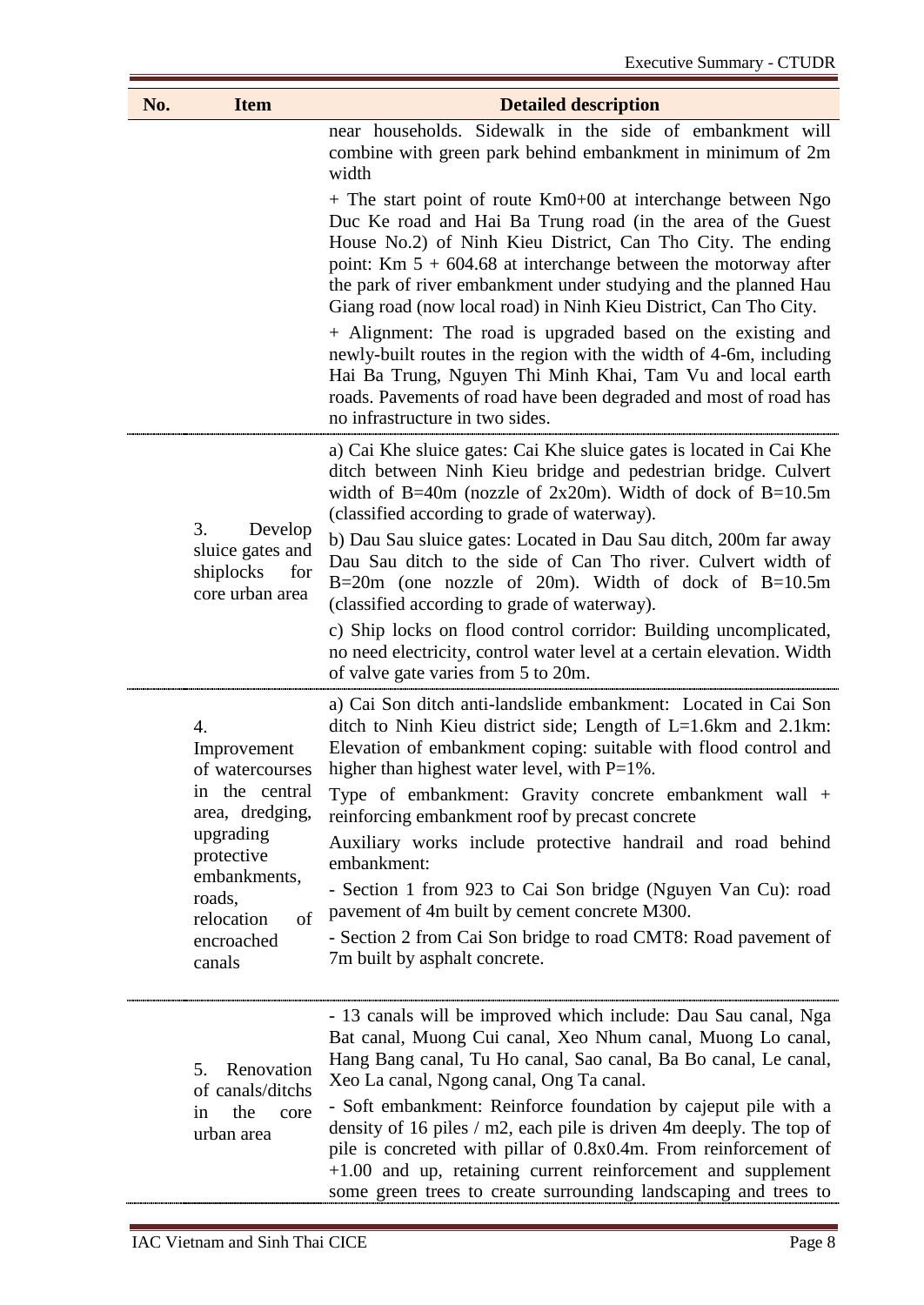| No.                                                                                                                                                                                                                                                                                            | <b>Item</b>                                                                           | <b>Detailed description</b>                                                                                                                                                                                                                                                                                                                                                                                                                                                                                                                                 |  |  |  |  |
|------------------------------------------------------------------------------------------------------------------------------------------------------------------------------------------------------------------------------------------------------------------------------------------------|---------------------------------------------------------------------------------------|-------------------------------------------------------------------------------------------------------------------------------------------------------------------------------------------------------------------------------------------------------------------------------------------------------------------------------------------------------------------------------------------------------------------------------------------------------------------------------------------------------------------------------------------------------------|--|--|--|--|
|                                                                                                                                                                                                                                                                                                | keep soil and embankment.                                                             |                                                                                                                                                                                                                                                                                                                                                                                                                                                                                                                                                             |  |  |  |  |
|                                                                                                                                                                                                                                                                                                | Develop<br>6.                                                                         | a) Regulation Lake of University Campus: locates at Long Tuyen<br>ward, Binh Thuy district, expansition of existing canal and ditch<br>for building ecological lake, planting trees at the center of the<br>university.                                                                                                                                                                                                                                                                                                                                     |  |  |  |  |
|                                                                                                                                                                                                                                                                                                |                                                                                       | Dredging lake with an area of 10.57 ha. Dredged depth from 2 m;<br>total volume of $256,000 \text{ m}^3$ dredged materials; Soft embankment;<br>Water surface area: 51,931 m; Green and landscape area: 37,771<br>$m2$ , area of playground and walkway: 8,167 m <sup>2</sup> ; Area of service<br>land: 4,261 $m^2$ , providing road protected embankment with width<br>of 2.0 m.                                                                                                                                                                          |  |  |  |  |
|                                                                                                                                                                                                                                                                                                |                                                                                       | Waste water collection system to be invested with University<br>Campus planning. The land area for renovating ecological lake,<br>planting trees: $223,412m^2$                                                                                                                                                                                                                                                                                                                                                                                              |  |  |  |  |
|                                                                                                                                                                                                                                                                                                | regulatory lake,<br>water in urban                                                    | b) Long Hoa regulation reservoir:                                                                                                                                                                                                                                                                                                                                                                                                                                                                                                                           |  |  |  |  |
|                                                                                                                                                                                                                                                                                                | core areas                                                                            | Locates at Long Hoa ward, Binh Thuy district. The land for<br>building ecological lake, trees plating by expanding existing<br>canals, ditches such as Muong Khai ditch, Cai Son ditch, Hang<br>Bang ditch, Pho Tho ditch and Nuoc Lanh ditch, etc.                                                                                                                                                                                                                                                                                                         |  |  |  |  |
|                                                                                                                                                                                                                                                                                                |                                                                                       | Dredging lake with an area of 17.53 ha. Dredged depth<br>from 2 m; total sludge volume of 93,000 m3 of dredged materials.<br>Soft embankment; water surface area: $67,774$ m <sup>2</sup> ; Green and<br>landscape area: $142,049 \text{ m}^2$ ; Area of playground and walkway:<br>13,589 $m^2$ ; construction of providing road protected embankment<br>with width of 2.0 m. The land area for renovating canals, ditches<br>for building ecological lake, planting trees: $102,130m^2$ .<br>- Waste water collection system to be invested with Xuan Lan |  |  |  |  |
|                                                                                                                                                                                                                                                                                                |                                                                                       | resident area in the future                                                                                                                                                                                                                                                                                                                                                                                                                                                                                                                                 |  |  |  |  |
| 1.2.                                                                                                                                                                                                                                                                                           |                                                                                       | Environmental sanitation improvement works:                                                                                                                                                                                                                                                                                                                                                                                                                                                                                                                 |  |  |  |  |
|                                                                                                                                                                                                                                                                                                |                                                                                       | a) Improving Hoang Quoc Viet road infrastructure                                                                                                                                                                                                                                                                                                                                                                                                                                                                                                            |  |  |  |  |
|                                                                                                                                                                                                                                                                                                | Improving<br>1.<br>drainage<br>for<br>system<br>the<br>in<br>routes<br>center of Ninh | The road has starting point at the provincial road 923 passing<br>through the intersection with Nguyen Van Cu road and ends at<br>Nguyen Van Linh road with a total length of 3.3km. Currently, the<br>road width is small (4m) by asphalted macadam road and has no<br>technical infrastructure,                                                                                                                                                                                                                                                           |  |  |  |  |
|                                                                                                                                                                                                                                                                                                | Kieu district;                                                                        | b) Renovating drainage system in the center of Ninh Kieu district:<br>Minimum culvert diameter is 300mm for wastewater culvert and<br>400m for stormwater culvert.                                                                                                                                                                                                                                                                                                                                                                                          |  |  |  |  |
|                                                                                                                                                                                                                                                                                                | 2. Equipement                                                                         | Equipment attached to buildings and equipment to support the<br>management and operation of regulatory monitoring drainage<br>system, dredging of drains, canals, pumping stations, reservoir, and<br>damper.                                                                                                                                                                                                                                                                                                                                               |  |  |  |  |
| Urban corridor development to connect backbones of the town,<br>promote connectivity among new and existing residential areas in<br>$\overline{2}$<br><b>Component 2</b><br>the city center, enhance connectivity among inter-regional urbans<br>and public transport options of Can Tho city. |                                                                                       |                                                                                                                                                                                                                                                                                                                                                                                                                                                                                                                                                             |  |  |  |  |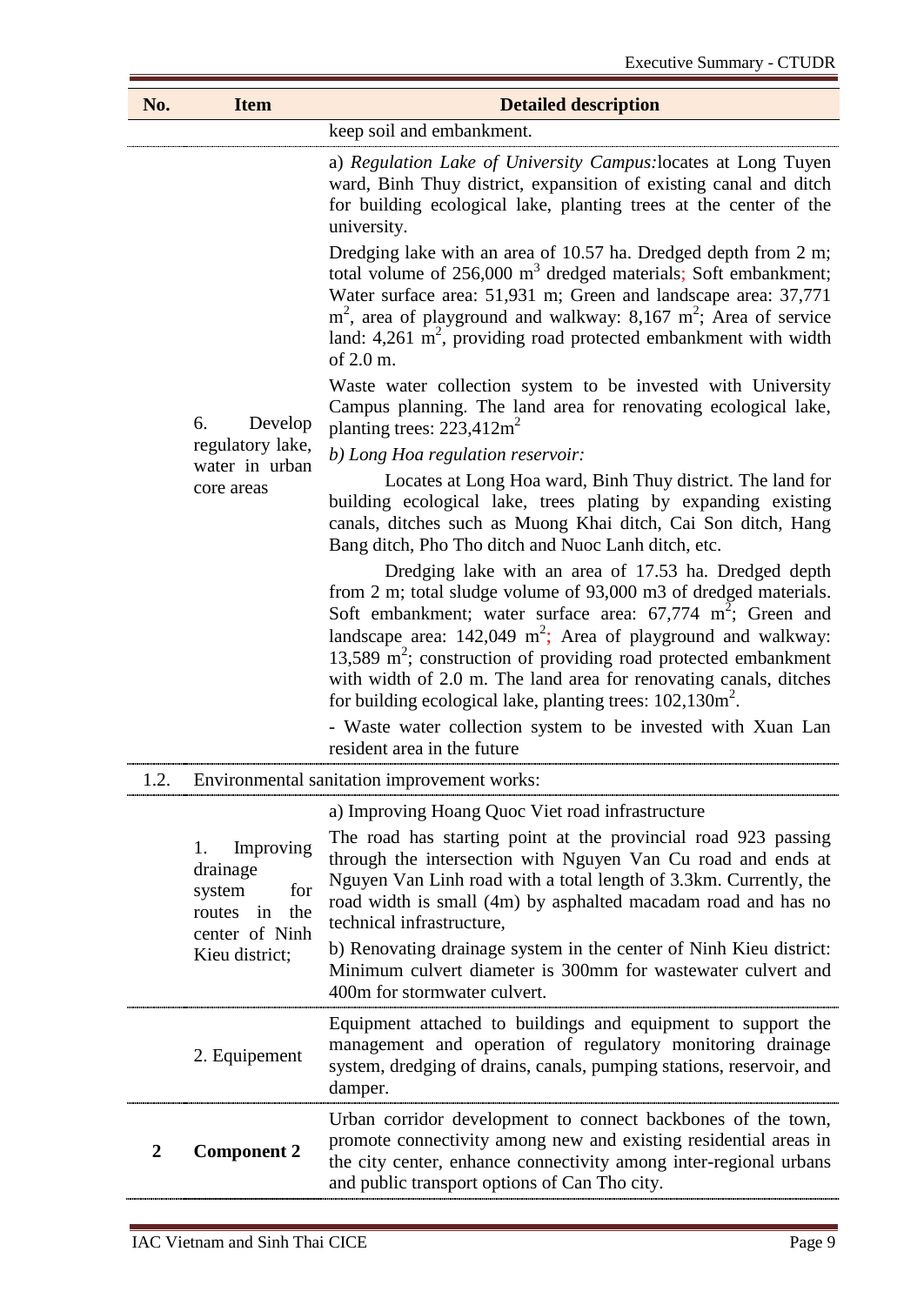| The total investment is USD 97.74 million.<br>Construction of Quang Trung bridge with total length of bridge<br>and connecting road is by 689m., bridge with length of 481m,<br>width $B = 11m$ .<br>Trung<br>Quang<br>Renovation of existing bridge: To ensure aeration and increase<br>bridge<br>2.1<br>(modul<br>aesthetics for the works, excavating soil at section of high<br>$2)$ :<br>backfilling, install additional access spans similar to Structure<br>alternative 2 and expanding 3 spans of 3x33m to the side of Cai<br>Rang and 2 spans of 2x33mm to the side of Ninh Kieu.<br>Length of total line is about 3,794km in which<br>Section from Nguyen Van Cu to residential area 91B: road base of<br>20m (carriage way of $2x3.5m = 7m$ , combine vehicle way =<br>$2x2.5m = 5m$ , sidewalk in two side: $2x4m = 8m$ )<br>Section from residential area to NH 1A: Roade base of 28m<br>(carriage way of $2x2x3.5m=14m$ , combined vehicle way of<br>$2x1x2.25 = 4.5m$ , median strip of $1x0.5m = 0.5m$ , safety lane of<br>$2x1x0.5m=1m$ , sidewalk of $2x4m=8m$ ).<br>There are 2 bridges: Dau Sau 1 and Dau Sau 2 on the route:<br>Dau Sau 1: $24.53+24.54+24.537$ , L= 74.613m, scale of 15.6m<br>Road<br>and<br>(carriage way of $2x6m = 12m$ , sidewalk of $2x1.5m$ , handrail of<br>2.2<br>bridge of Tran<br>$2x0.3m = 0.6$<br>Hoang Na<br>Dau Sau 2: $1x24.54m$ , length of L= 25.44m, scale of 15.6m<br>(carriage way of $2x6m = 12m$ , sidewalk of $2x1.5m$ , handrail of<br>$2x0.3m = 0.6$<br>Tran Hoang Na Bridge with total length of bridge, $L = 576.56m$<br>(to edge behine abutment wall). Main span is structured with arch<br>for vehicles running below: Span diagram: $39.1m + 4x40m +$<br>$39.1m + 99m + 39.1m + 4x40m + 39.1m$<br>vehicle way of $2x1x2.25m=4.5m$ , median strip of $1x0.5=0.5m$ ,<br>safety lane of $2x1x0.5m = 1m$ , pedestrian way handrail $2x1.5m =$<br>3m)<br><b>Building</b><br>the<br>road<br>The starting point begins at the August Revolution road<br>connecting the<br>intersecting with Alley 91 and ends at the provincial road 918 near<br>2.3<br>August<br>Can Tho prison with total length of about 5km<br>revolution road<br>provincial<br>to<br>road 918<br>Building the resettlement site in Ninh Kieu district with an area of<br><b>Building</b><br>residential<br>about 40ha is suitable with the planning with technical and social<br>2.4.<br>for<br>infrastructure as stipulated to ensure living conditions for local<br>areas<br>resettlement<br>people.<br>Equipment attached to the works and serving for the management<br>and operation includes: (a) establishment of GIS center; (b)<br>2.5<br>Equipment<br>equipment for the street and bus stop. | No. | <b>Item</b> | <b>Detailed description</b> |  |  |  |  |
|--------------------------------------------------------------------------------------------------------------------------------------------------------------------------------------------------------------------------------------------------------------------------------------------------------------------------------------------------------------------------------------------------------------------------------------------------------------------------------------------------------------------------------------------------------------------------------------------------------------------------------------------------------------------------------------------------------------------------------------------------------------------------------------------------------------------------------------------------------------------------------------------------------------------------------------------------------------------------------------------------------------------------------------------------------------------------------------------------------------------------------------------------------------------------------------------------------------------------------------------------------------------------------------------------------------------------------------------------------------------------------------------------------------------------------------------------------------------------------------------------------------------------------------------------------------------------------------------------------------------------------------------------------------------------------------------------------------------------------------------------------------------------------------------------------------------------------------------------------------------------------------------------------------------------------------------------------------------------------------------------------------------------------------------------------------------------------------------------------------------------------------------------------------------------------------------------------------------------------------------------------------------------------------------------------------------------------------------------------------------------------------------------------------------------------------------------------------------------------------------------------------------------------------------------------------------------------------------------------------------------------------------------------------------------------------------------------------------------------------------|-----|-------------|-----------------------------|--|--|--|--|
|                                                                                                                                                                                                                                                                                                                                                                                                                                                                                                                                                                                                                                                                                                                                                                                                                                                                                                                                                                                                                                                                                                                                                                                                                                                                                                                                                                                                                                                                                                                                                                                                                                                                                                                                                                                                                                                                                                                                                                                                                                                                                                                                                                                                                                                                                                                                                                                                                                                                                                                                                                                                                                                                                                                                            |     |             |                             |  |  |  |  |
|                                                                                                                                                                                                                                                                                                                                                                                                                                                                                                                                                                                                                                                                                                                                                                                                                                                                                                                                                                                                                                                                                                                                                                                                                                                                                                                                                                                                                                                                                                                                                                                                                                                                                                                                                                                                                                                                                                                                                                                                                                                                                                                                                                                                                                                                                                                                                                                                                                                                                                                                                                                                                                                                                                                                            |     |             |                             |  |  |  |  |
| Bridge surface: $23m$ (carriage way of $2x2x3.5m = 14m$ , combined                                                                                                                                                                                                                                                                                                                                                                                                                                                                                                                                                                                                                                                                                                                                                                                                                                                                                                                                                                                                                                                                                                                                                                                                                                                                                                                                                                                                                                                                                                                                                                                                                                                                                                                                                                                                                                                                                                                                                                                                                                                                                                                                                                                                                                                                                                                                                                                                                                                                                                                                                                                                                                                                         |     |             |                             |  |  |  |  |
|                                                                                                                                                                                                                                                                                                                                                                                                                                                                                                                                                                                                                                                                                                                                                                                                                                                                                                                                                                                                                                                                                                                                                                                                                                                                                                                                                                                                                                                                                                                                                                                                                                                                                                                                                                                                                                                                                                                                                                                                                                                                                                                                                                                                                                                                                                                                                                                                                                                                                                                                                                                                                                                                                                                                            |     |             |                             |  |  |  |  |
|                                                                                                                                                                                                                                                                                                                                                                                                                                                                                                                                                                                                                                                                                                                                                                                                                                                                                                                                                                                                                                                                                                                                                                                                                                                                                                                                                                                                                                                                                                                                                                                                                                                                                                                                                                                                                                                                                                                                                                                                                                                                                                                                                                                                                                                                                                                                                                                                                                                                                                                                                                                                                                                                                                                                            |     |             |                             |  |  |  |  |
|                                                                                                                                                                                                                                                                                                                                                                                                                                                                                                                                                                                                                                                                                                                                                                                                                                                                                                                                                                                                                                                                                                                                                                                                                                                                                                                                                                                                                                                                                                                                                                                                                                                                                                                                                                                                                                                                                                                                                                                                                                                                                                                                                                                                                                                                                                                                                                                                                                                                                                                                                                                                                                                                                                                                            |     |             |                             |  |  |  |  |
|                                                                                                                                                                                                                                                                                                                                                                                                                                                                                                                                                                                                                                                                                                                                                                                                                                                                                                                                                                                                                                                                                                                                                                                                                                                                                                                                                                                                                                                                                                                                                                                                                                                                                                                                                                                                                                                                                                                                                                                                                                                                                                                                                                                                                                                                                                                                                                                                                                                                                                                                                                                                                                                                                                                                            |     |             |                             |  |  |  |  |
|                                                                                                                                                                                                                                                                                                                                                                                                                                                                                                                                                                                                                                                                                                                                                                                                                                                                                                                                                                                                                                                                                                                                                                                                                                                                                                                                                                                                                                                                                                                                                                                                                                                                                                                                                                                                                                                                                                                                                                                                                                                                                                                                                                                                                                                                                                                                                                                                                                                                                                                                                                                                                                                                                                                                            |     |             |                             |  |  |  |  |
|                                                                                                                                                                                                                                                                                                                                                                                                                                                                                                                                                                                                                                                                                                                                                                                                                                                                                                                                                                                                                                                                                                                                                                                                                                                                                                                                                                                                                                                                                                                                                                                                                                                                                                                                                                                                                                                                                                                                                                                                                                                                                                                                                                                                                                                                                                                                                                                                                                                                                                                                                                                                                                                                                                                                            |     |             |                             |  |  |  |  |
|                                                                                                                                                                                                                                                                                                                                                                                                                                                                                                                                                                                                                                                                                                                                                                                                                                                                                                                                                                                                                                                                                                                                                                                                                                                                                                                                                                                                                                                                                                                                                                                                                                                                                                                                                                                                                                                                                                                                                                                                                                                                                                                                                                                                                                                                                                                                                                                                                                                                                                                                                                                                                                                                                                                                            |     |             |                             |  |  |  |  |
|                                                                                                                                                                                                                                                                                                                                                                                                                                                                                                                                                                                                                                                                                                                                                                                                                                                                                                                                                                                                                                                                                                                                                                                                                                                                                                                                                                                                                                                                                                                                                                                                                                                                                                                                                                                                                                                                                                                                                                                                                                                                                                                                                                                                                                                                                                                                                                                                                                                                                                                                                                                                                                                                                                                                            |     |             |                             |  |  |  |  |
|                                                                                                                                                                                                                                                                                                                                                                                                                                                                                                                                                                                                                                                                                                                                                                                                                                                                                                                                                                                                                                                                                                                                                                                                                                                                                                                                                                                                                                                                                                                                                                                                                                                                                                                                                                                                                                                                                                                                                                                                                                                                                                                                                                                                                                                                                                                                                                                                                                                                                                                                                                                                                                                                                                                                            |     |             |                             |  |  |  |  |
|                                                                                                                                                                                                                                                                                                                                                                                                                                                                                                                                                                                                                                                                                                                                                                                                                                                                                                                                                                                                                                                                                                                                                                                                                                                                                                                                                                                                                                                                                                                                                                                                                                                                                                                                                                                                                                                                                                                                                                                                                                                                                                                                                                                                                                                                                                                                                                                                                                                                                                                                                                                                                                                                                                                                            |     |             |                             |  |  |  |  |
|                                                                                                                                                                                                                                                                                                                                                                                                                                                                                                                                                                                                                                                                                                                                                                                                                                                                                                                                                                                                                                                                                                                                                                                                                                                                                                                                                                                                                                                                                                                                                                                                                                                                                                                                                                                                                                                                                                                                                                                                                                                                                                                                                                                                                                                                                                                                                                                                                                                                                                                                                                                                                                                                                                                                            |     |             |                             |  |  |  |  |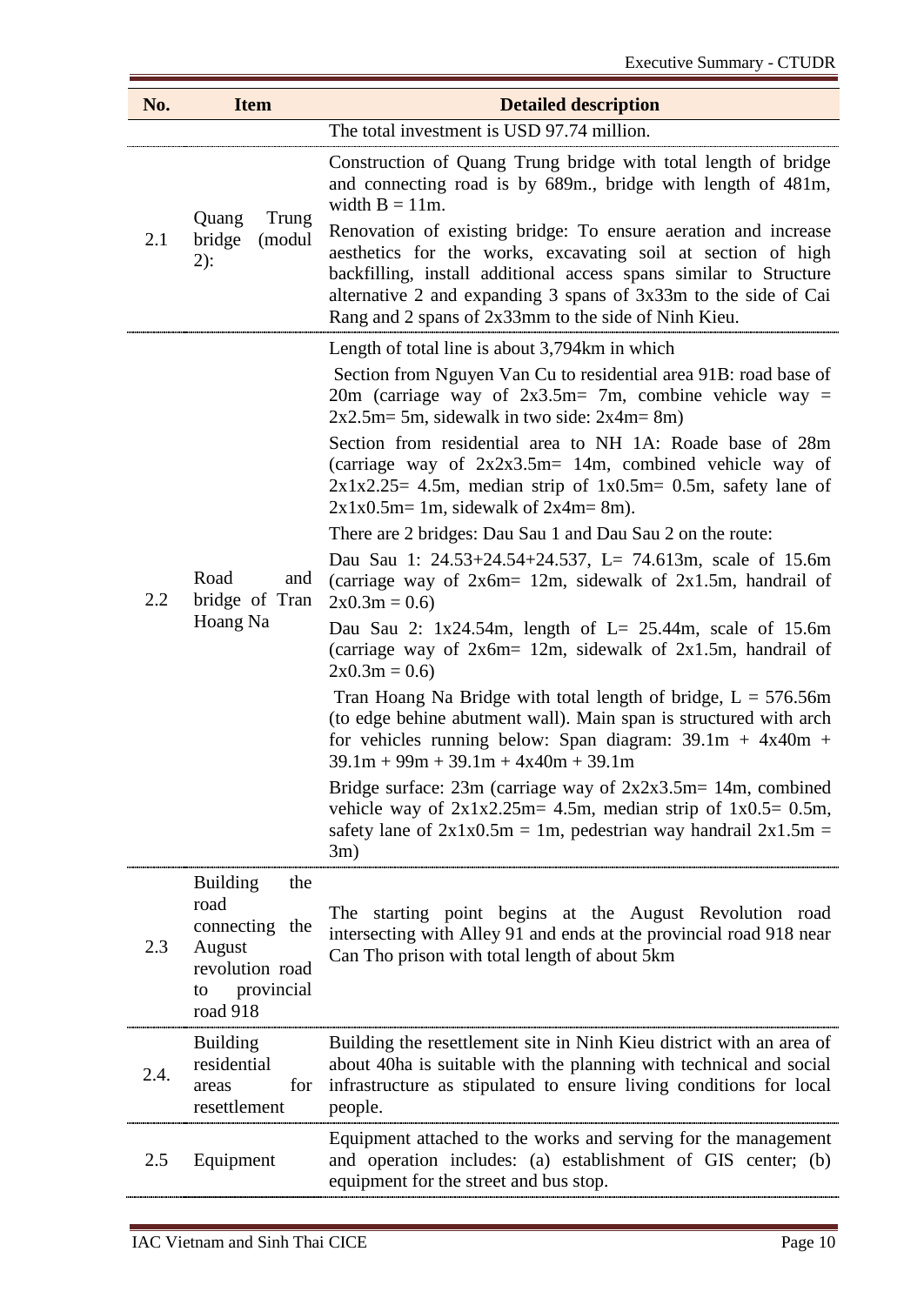| No. | <b>Item</b>        | <b>Detailed description</b>                                                                                                                                                                                                                                                                                                                                                                          |
|-----|--------------------|------------------------------------------------------------------------------------------------------------------------------------------------------------------------------------------------------------------------------------------------------------------------------------------------------------------------------------------------------------------------------------------------------|
|     | <b>Component 3</b> | Strengthening urban management for climate change resilience<br>with the objectives of (1) Management for risks of natural disaters<br>and climate change resilience; (2) Management of transportation<br>and urban development; (3) Financial plan of the city and (4)<br>Application of information technology in urban administration<br>management<br>The total investment is USD 14.14 million. |

# <span id="page-10-0"></span>**CHAPTER 2. BASELINE CONDITIONS**

#### <span id="page-10-1"></span>**2.1. Geographical and Natural Conditions**

Can Tho, located at the center of the Mekong delta region is a gateway city to the lower reaches of the Mekong river. It is an industrial, commercial-service, education and training, technological center, health and cultural center; serveds as an importanttransport center; , and holds a key strategic position in the fields of national defense and security Can Tho City is slightly inclined topography with the land of river systems, canals interlacing and common ground elevation of 0.8 - 1.0m above the sea level. The annual average water level fluctuates from 39-51cm, the highest water level from 193-200cm and the lowest water level from (-140) - (-121cm). The rainy season lasts from May to October. Total annual average rainfall is about 1,247.7mm. Although the project area is not affected by flooding from upstream, high rainfall combined with high tide could cause local flooding with the level ranging from 20-50cm. In the rainy season, prolonged thunderstorms lead to flooding in urban areas.

#### <span id="page-10-2"></span>**2.2. Environmental Baseline**

There are few incidences of air pollution exceeding emission standards (only 1/35 taken samples is over the permissible standard located in Under Bridge 3 on Nguyen Van Linh road). The surveys show that the dust and noise levels are permissible under Vietnamese standards Analysis results of sludge samples dredged canals shows heavy metal concentration in was much smaller than thosepermitted under Vietnamese standards.

With regard to surface water, the analytical results show that analytical indicators of most of samples are within the permitted limit. However, samples taken at some creeks (Dau Sau, Hang Bang, Ngong, Ba Bo, Tu Ho, Ong Ta, Muong Khai) showed signs of pollution by solid waste and sewage emanating from residential areas, For the underground water, analytical results show that most of analytical indicators pass permitted limits Particularly, Coliform and E.Coli indicators exceed permitted limits many times. It means that underground water here is unusable for domestic purpose unless underground water is treated. Using untreated underground water will cause digestion diseases.

In addition, the analysis results of phytoplankton composition in the project area in March 2015 have recorded that there was 60 species belonging to 24 families, 16 orders, and 4 branches.

#### <span id="page-10-3"></span>**2.3. Socio-economic Conditions**

In 2009, the total population of Can Tho city was 1,189,555 people, of which urban population was 783,104 people (65.8%); rural population was 406,451 (34.2%). The population density is 8,416 person per  $km^2$  in Ninh Kieu, 1,026 person per  $km^2$  in O Mon, 1,567 person per  $km^2$  in Binh Thuy and 1,251 person per  $km^2$  in Cai Rang. The Kinh ethnic makes the majority of 96.74%, while the rest is Chinese (1.27%), Khmer (1.95%) and other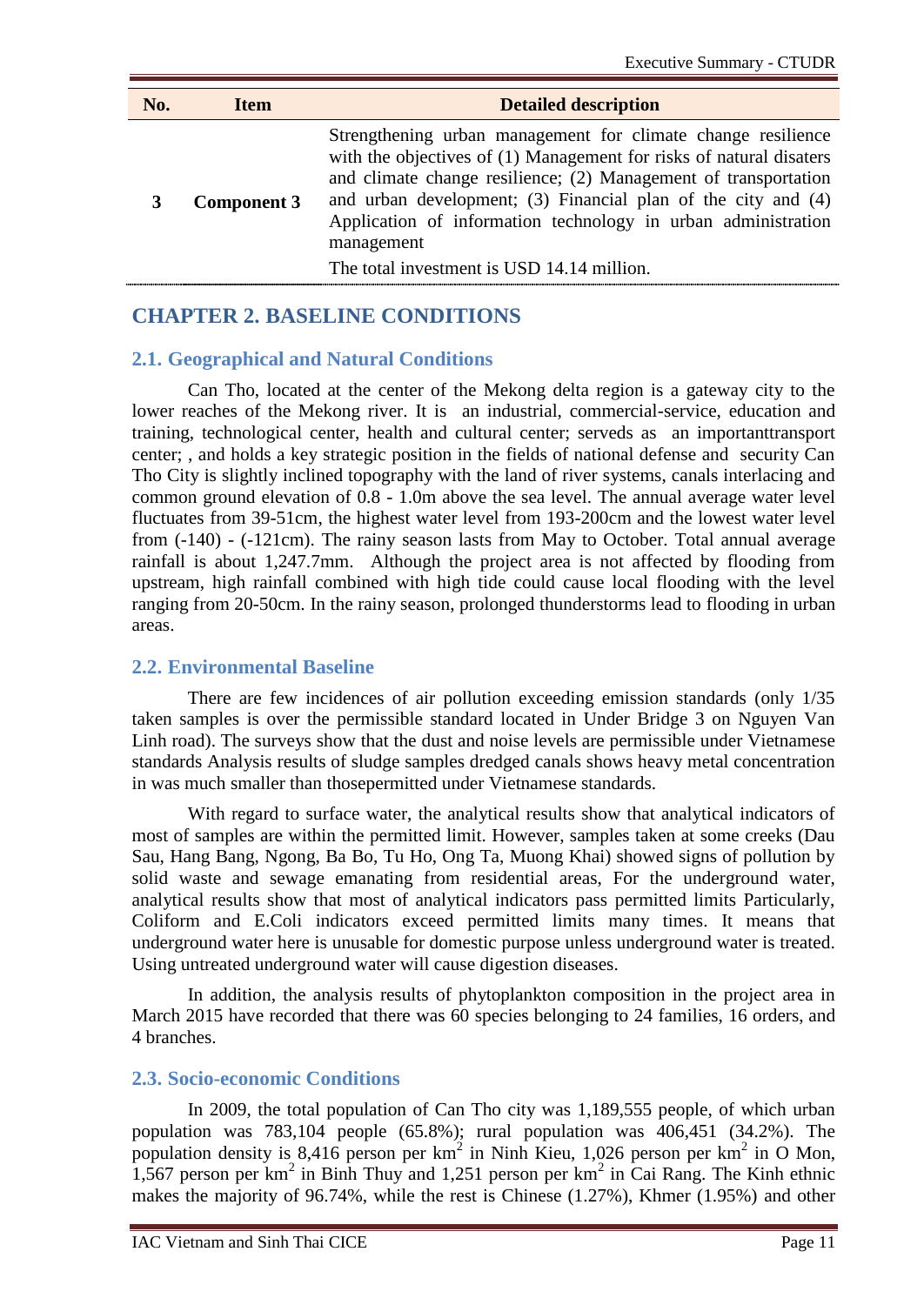ethnics (0.04%). Average income per capita reached \$1,749 (2009). The poverty rate is about 4.67%. The labours in agriculture, forestry and aquaculture were 49%, industry and construction about 18.27%, and trade and services about 32.73%. The number of unemployees was 4.84% (36,735 people).

Can Tho is a city of cultural diversity. Religious elements and religious institutions are also very rich with temples, pagodas and churches scattered everywhere. There are 15 religious institutions that may be affected during the project construction.

# <span id="page-11-0"></span>**CHAPTER 3. ALTERNATIVE ANALYSIS**

Due to the investment items of the project, there are various technical options. Proposed design alternatives are analyzed based on their advantages and disadvantages of technical, economic, social and environmental aspects to choose the best option.

*"Without project":* In the absence of the Project, flooding and tidal surges will continue unabated. There will e deterioration of environmental sanitation conditions: air pollution, solid waste, accretion of sludge, and other negative environmental impacts, that would have detrimental effects on the welfare of the citizens of Can Tho.

*For the "With project":* Analysis of the 5 proposed flood control options was undertaken. : Multi Criteria Analysis (MCA) considered technical, economical, environmental, social, and resettlement aspects and cost-effectiveness analysis at a preliminary level to select a feasible option.

# <span id="page-11-1"></span>**3.1. Alternatives for Flood Control System**

Under component 1, the alternatives for flood control system have also been analyzed:

- Alternatives for selecting engineering and technology options for Can Tho embankment; and Alternatives for selecting engineering and technology options for construction road and park behind embankment and: Option 1 was selected for economic and technical reasons, and to enhance urban aesthetics as it will be constructed in line with the prior embankment system and can increase elevation, lessing flood risk in the future. The road will connect with other areas of the City.
- Alternatives for selecting engineering and technology options for Dau Sau and Cai Khe tide sluice gate: The most environmentally friendly and aesthetically pleasing option was selected.
- Alternatives for selecting engineering and technology options for five ship locks: Option 1 has been selected due to as it was judged to have the greatest impact on water pollution and odour control.

### <span id="page-11-2"></span>**3.2. Alternatives for Environmental Sanitation**

Four alternatives have been taken into consideration namely: (1) Alternative 1: Continue to build separated drainage system to drain 100% of storm water; (2) Alternative 2: Construction of separately drainage system. Rehabilitation of the existing drainage system to ensure the capacity of 30% storm water and newly construction of storm water drainage system, ensure to drain 70% remaining storm water; (3) Alternative 3: basically, Alternative 3 is similar to Alternative 2, drainage direction and receiving sources for the catchments; (4) Alternative 4: Storm water is collected maximally to Xang Thoi Lake, only small volume near Cai Khe Canal ( Route of Mau Than, Tran Hung Dao, Xo Viet Nghe Tinh, Nguyen Trai) drain to Cai Khe Canal.

Alternative No 4 has been selected due to lowest possibility of flood risk and the creation of an improved environment and landscaping around the drainage system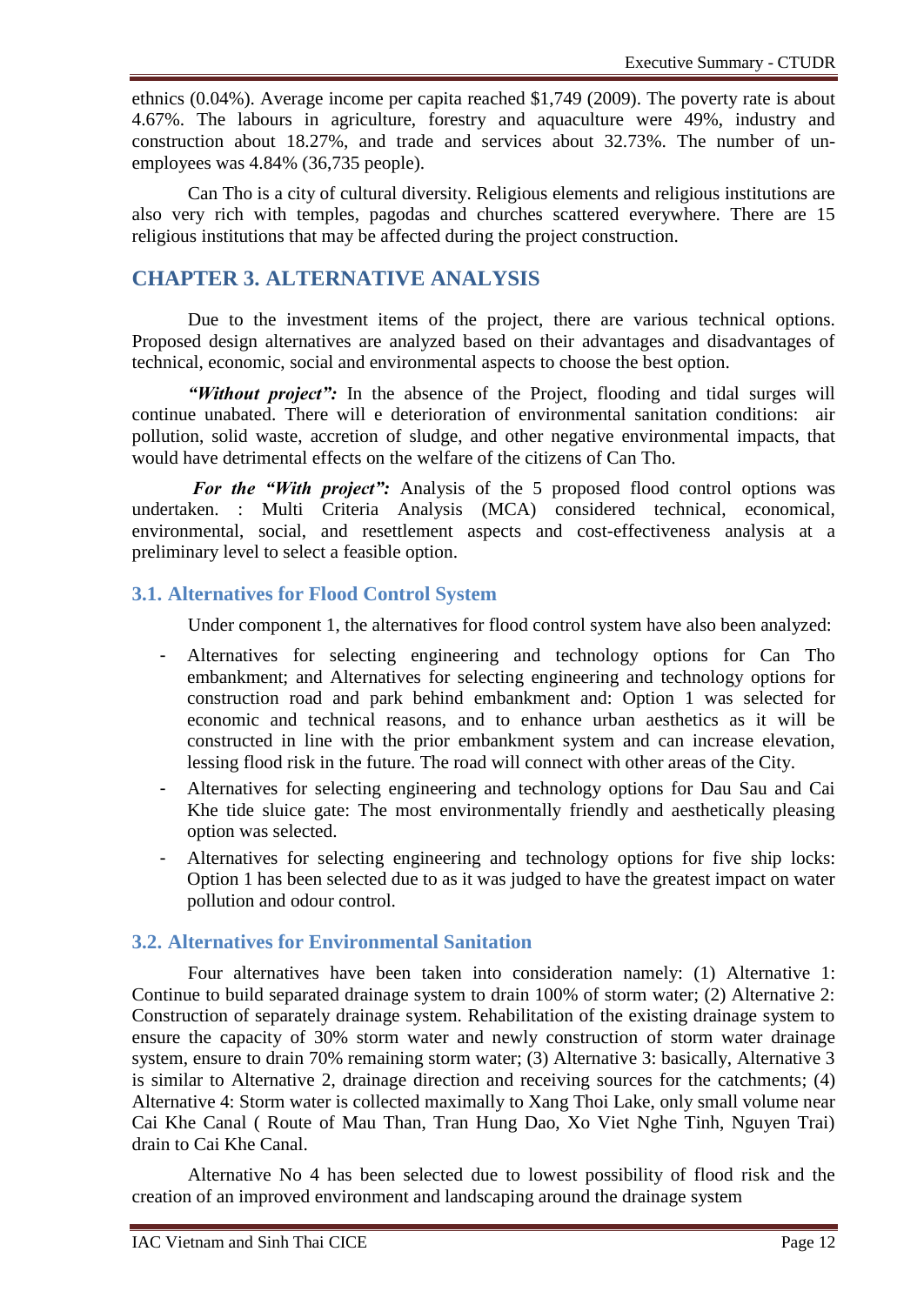### <span id="page-12-0"></span>**3.3. Alternatives Of Investment Scale For Urban Corridor Development**

Alternative for Quang Trung Bridge: To ensure the connection between the old bridge and the new bridge, creating a focal point for the southern gate of the city of Can Tho. Alternative 2 has been selected due to its having the shortest construction perios, therefore t negative impacts are reduced.

Alternative for – the connecting road to the August Revolution road to provincial road 918: Two options have been analyzed. Option 2 has been selected due lower costs and reduced impacts of site clearance.

# <span id="page-12-1"></span>**CHAPTER 4. SUMMARY OF ASSESSMENT OF IMPACTS**

When the project is completed, the overall impact will be positive. Nevertheless, the project will cause some negative impacts (temporarily or permanently) on the local environment and the local population. Therefore, effective implementation of mitigation measures will be necessary.

#### <span id="page-12-2"></span>**4.1. Positive Impact**

Positive impacts which are expected to be generated by the project during the operational phase include: (i) Improved public health and living conditions in the project area, especially for encroachment living households, pollution of Can Tho Riverhouseholds in areas adjacent to existing open channels and drains and lakes in heavy pollution; (ii) Minimized flooding for households and commercial areas along two Can Tho riversides; (iii) Safety issues along two river banks is secured; (iv) Increased income in the construction phase (thanks to thesale of and enhanced income by protecting assets and commercial goods, and the continuity of business operations during the flood season; (v) increased opportunities for commerce, tourism, local recreation and exercise; (vii) Improved access to markets and primary social services (health, education) and urban employment opportunities (viii) Reduced flooding because the drainage system is improved (personal and public health protection); (ix) Increased income from production and marketing of agricultural products (x) Increased efficiency of production and consumption of goods due to better marketaccessibilities (xi) The flooding, inundation and bad smell will disappear in the city through flood control works, drainage systems under the project. The project works are expected to be built to adapt to climate change and reduce inland saltwater intrusion in Can Tho city.

#### <span id="page-12-3"></span>**4.2. Negative Impact**

Pre-construction phase impacts include the activities of land acquisition and rehabilitation; reclamation, cleanrance, preparation process of prior-embanking. Work sites and worker camps would generate dust from the process of clearing, grading; Emissions generated from construction vehicles; Solid waste generated from the reclamation; Noise, vibration from machinery; Impact on vegetation area, impact on regional ecosystems.

Construction phase: the activities in construction phase includes: Embanking, Pipeline construction. Worker activities would generate Dust, emissions from material transportation and machinery. Work camp management, if improperly maintained, to improper disposal of solid waste, waste water, diseases and social problems caused by the concentrated workers. A key environmental impact is thedisposal of sludge coming from dredging process.

Operation phase: the environmental and social impacts during the operational phase are largely positive. However, the negative impact would occur if the Operation and maintaince would not be well implemented: (i) Flooding caused by failure to maintain the drainage and canal system; (ii) Odor: drainage system for roads in Ninh Kieu could cause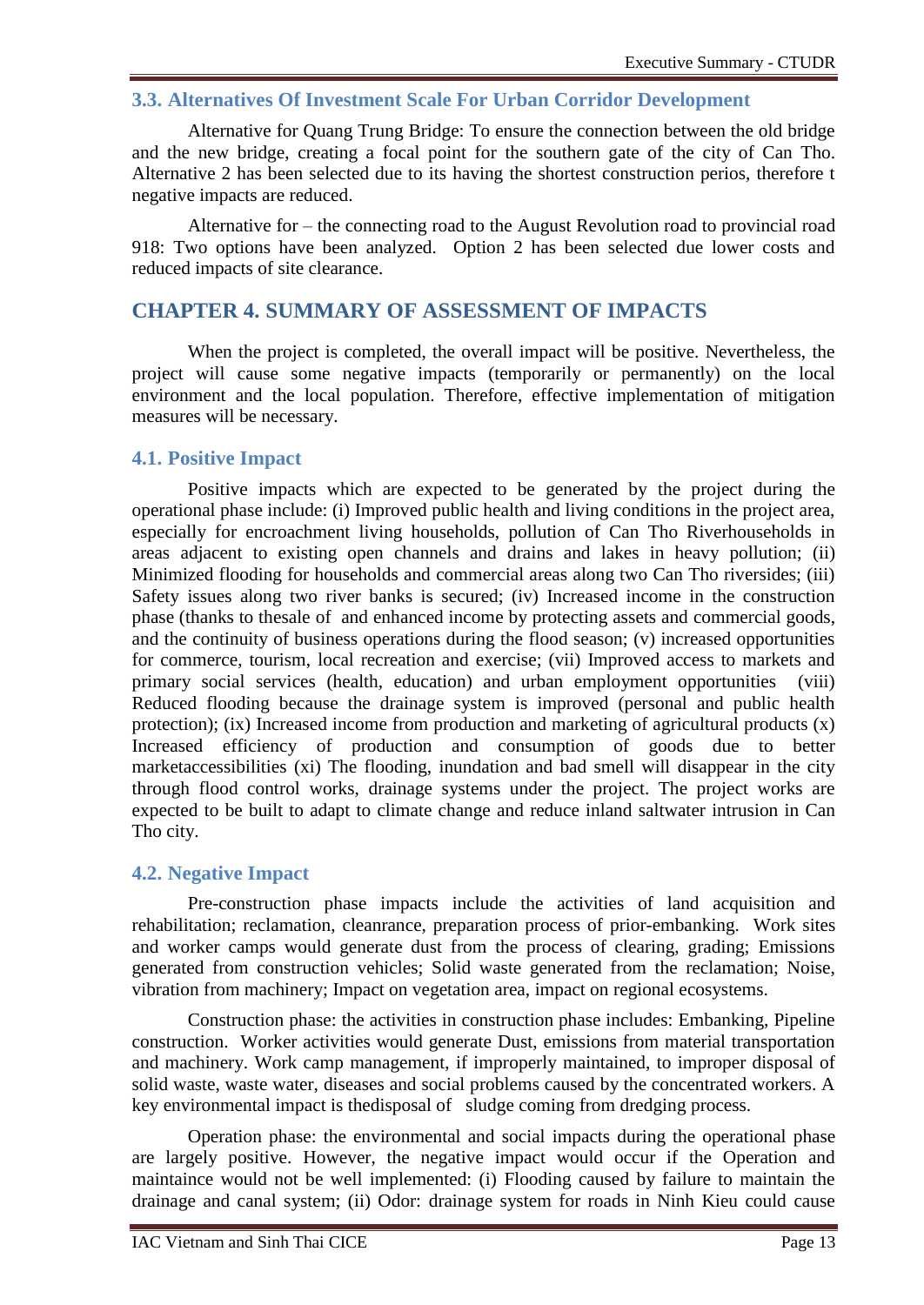odor in local area. However, the level of impact will not be significant and easily managed by the proper operation and maintenance of the Can Tho City; (iii) Salinization: Inadequate management and operation of tide sluice gate cause salinization; (iv) Disruption to the activity of inland waterway: Inadequate management and operation of tide sluice gate cause disruption to the activity of inland waterway.

#### <span id="page-13-0"></span>**4.3. Socio-economic Impacts**

#### Land Acquisition and Resettlement

Land acquisition and resettlement are the main social impacts for the project. According to the Inventory of Loss (IOL) conducted, the implementation of the 2 components of the project will affect 4,539 households, of which 1,814 will be relocated, 634 severely affected households (losing more than 20% of productive land, 10% for vulnerable HH) and 709 households with small business affected. 35 companies (mainly construction material companies) will also be affected as well as 2 markets (see Table 3).

The total acquired land for the project is 1,354,055  $m^2$ , of which Residential land represents 361,936  $\text{m}^2$  (26.8%); Agricultural land: 735,736  $\text{m}^2$  (54.4%), non- agricultural land: 27,917 m<sup>2</sup> (2%), public land (35,909 m<sup>2</sup> (2.6%) and other land (transportation, rivers, canals, cemeteries)  $192,557 \text{ m}^2 (14.2\%)$ .

444 vulnerable HH including 349 female head of HH with dependents, 35 poor HH and 11 HH belonging to an ethnic minority groups will also be affected. They are however fully integrated with the Kinh majority. 222 HH are encroaching on the River and canals banks without right or claim on land. They will all be relocated in a serviced resettlement site.

A resettlement plan (RP) will be prepared in compliance with World Bank policy for involuntary resettlement and regulations of Vietnam to mitigate impact on the affected households. An Income Restoration Program (IRP) for severely affected HH, relocated HH and HH losing business will also be prepared as part of the RP. Due to the relocation of 1,814 HH several km from their former location, preparation of the IRP, in close collaboration with HH losing their livelihood, will be a key issue for the Project.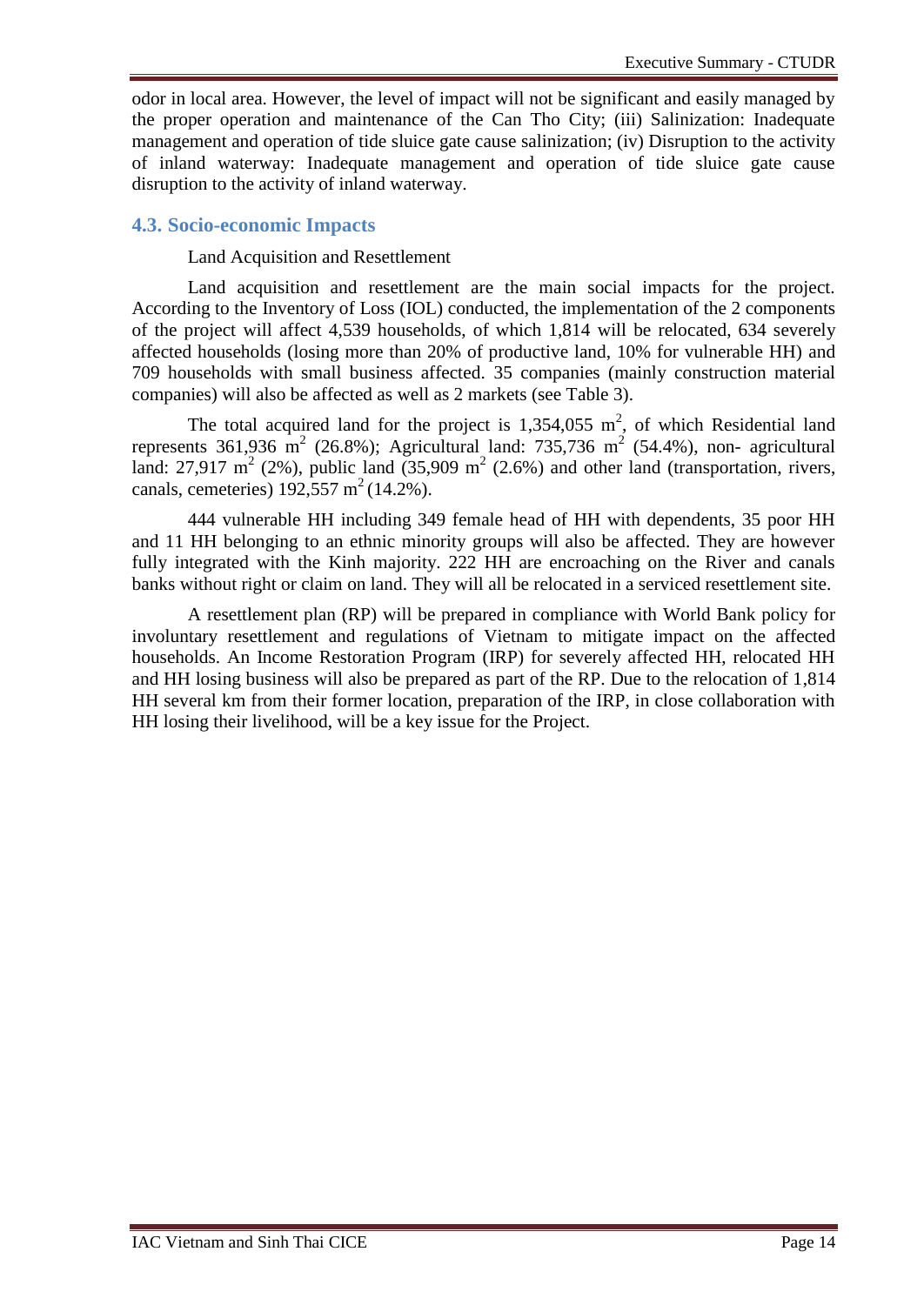<span id="page-14-1"></span>

| <b>Kinds of affected assets</b> |                                                           | Unit           | <b>Total</b> |                          | Component 1    |                          | <b>Component 2</b> |                        |
|---------------------------------|-----------------------------------------------------------|----------------|--------------|--------------------------|----------------|--------------------------|--------------------|------------------------|
|                                 |                                                           |                | Quantity     | AH/<br><b>Companies</b>  | Quantity       | AH/<br><b>Agencies</b>   | Quantity           | AH/<br><b>Agencies</b> |
|                                 | Land                                                      |                |              |                          |                |                          |                    |                        |
|                                 | Residential                                               | m <sup>2</sup> | 361,936      | 3,598                    | 215,280        | 2,357                    | 146,656            | 1,241                  |
| Non-                            | Non-agriculture                                           | m <sup>2</sup> | 27,917       | 35 Comp-<br>anies        | 27,797         | 35 Comp-<br>anies        | 120                | 2 Companies            |
| agricult                        | Public land                                               | m <sup>2</sup> | 35,909       | 8WPCs                    | 30,015         | 6WPCs                    | 5,894              | 5WPCs                  |
| ure                             | Other<br>land<br>(cemetery, trans-<br>portation, canals)  | m <sup>2</sup> | 192,557      | 10<br>Agencies<br>11WPCs | 146,184        | 10<br>Agencies<br>10WPCs | 46,373             | 7WPCs                  |
| Agricult                        | Annual crops                                              | m <sup>2</sup> | 31,539       | 64                       | 14,673         | 38                       | 16,866             | 26                     |
| ure                             | Perennial trees                                           | m <sup>2</sup> | 704,197      | 1,024                    | 170,085        | 524                      | 534,112            | 500                    |
|                                 | <b>Total affected land</b>                                |                | 1,354,055    |                          | 604,034        |                          | 750,021            |                        |
|                                 | <b>Totally affected houses</b>                            | m <sup>2</sup> | 115,226      | 1,625                    | 77,723         | 1,145                    | 37,503             | 480                    |
|                                 | <b>Partly affected houses</b>                             | m <sup>2</sup> | 26,069       | 856                      | 15,620         | 580                      | 10,449             | 276                    |
| <b>Total of AHs</b>             |                                                           |                |              |                          |                |                          |                    |                        |
| <b>Total AHs</b>                |                                                           | <b>HH</b>      | 4,539        |                          | 2,858          |                          | 1.681              |                        |
| <b>DHs</b><br>HH                |                                                           | 1.814          |              | 1,271                    |                | 543                      |                    |                        |
|                                 | No of HHs have<br>productive lands                        | <b>HH</b>      | 826          |                          | 347            |                          | 479                |                        |
|                                 | No of HHs have<br>their<br>business<br>stores affected    | <b>HH</b>      | 709          |                          | 472            |                          | 237                |                        |
| <b>Vulnerable HHs</b>           |                                                           |                | 444          |                          | 200            |                          | 244                |                        |
|                                 | headed<br>Women<br>with dependents                        | <b>HH</b>      | 349          |                          | 150            |                          | 199                |                        |
|                                 | Minority HHs                                              | <b>HH</b>      | 11           |                          | 6              |                          | 5                  |                        |
|                                 | Disabled headed<br><b>HHs</b>                             | HH             | 6            |                          | $\overline{4}$ |                          | $\overline{2}$     |                        |
|                                 | poor HHs                                                  | <b>HH</b>      | 35           |                          | 22             |                          | 13                 |                        |
|                                 | Elderly<br>headed<br><b>HHs</b>                           | <b>HH</b>      | 10           |                          | 5              |                          | 5                  |                        |
|                                 | <b>HHs</b><br>under<br>supported<br>by<br>social policies | <b>HH</b>      | 33           |                          | 13             |                          | 20                 |                        |

### *Table 3: Information about the land acquisition of 02 project components*

#### Other social impacts

Other potential social impacts on local communities include road and public safety during construction, spreading of HIV/AIDS during the construction period and disruption of communities and livelihoods during site clearance and construction. A Social Action Plan (SAP) to mitigate impacts and to maximize benefits on the affected communities; this SAP also includes a gender action plan.

# <span id="page-14-0"></span>**4.4. Potential Impacts To Sensitive Facilities**

The project does not have any direct impacts to historical and cultural monuments, religious, school and health facilities during land acquisition process. However, in the construction phase, construction material transportation and construction activities can affectaccess to, pagodas, churches and schools; which could also be affected by dust and noise during construction phase and facing some difficulties of get in/out the structures. Most of sensitive areas are a part from more than 10 m to construction sites. These are: Preventive Medicine Center, guest house No.2 (Km0); 2 markets of Tan An (Km0+220) and An Lac (Km0+710) located near river banks, Cathedral (Km0+480); Ninh Kieu Methadone treatment facility (Km0+850); The Military Court of Region 9 (Km0+860); Nguyen Hien primary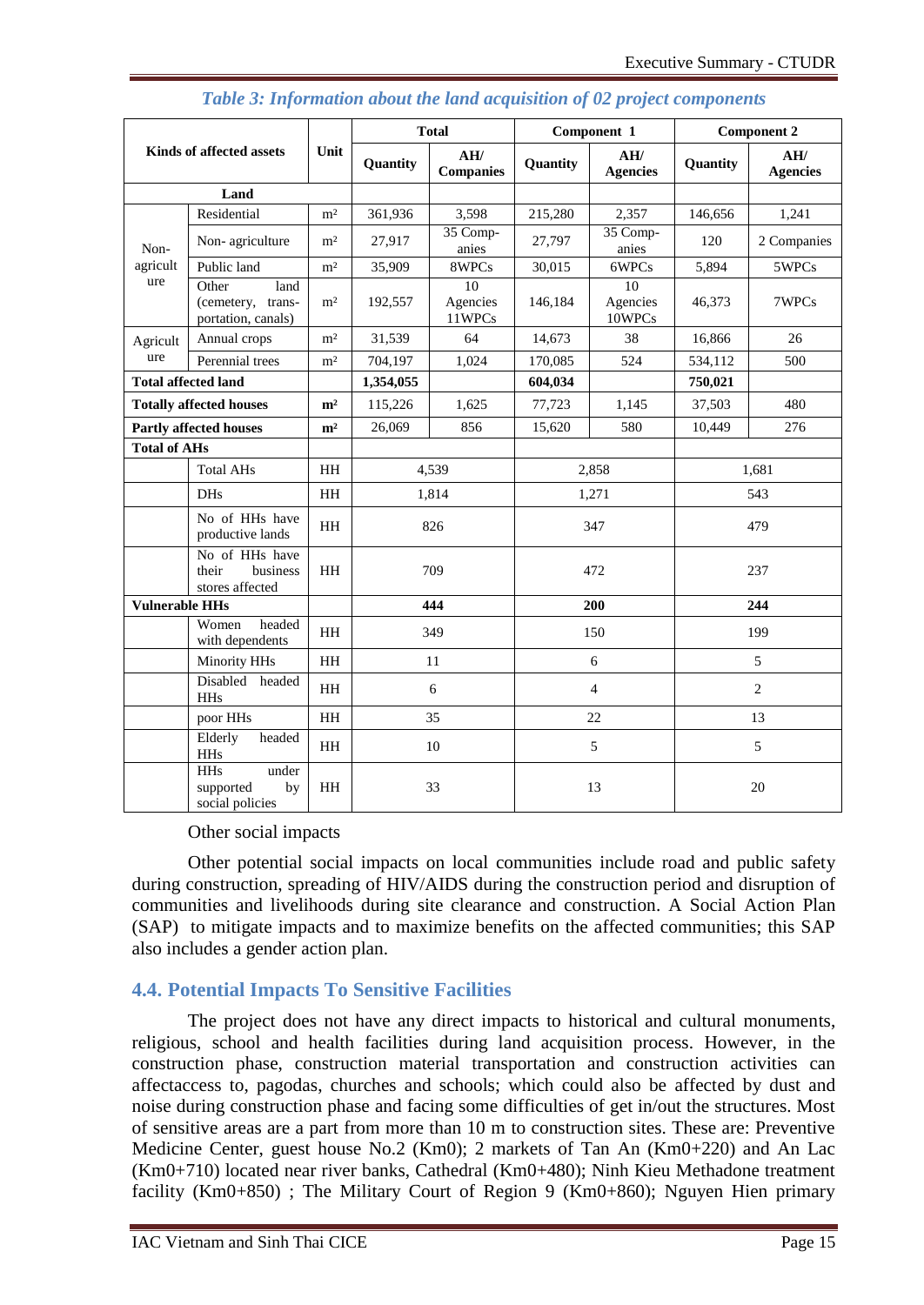school (Km2+780), Inland Waterways Management and Maintenance Joint Stock Company No. 12 (Km3+620); Ong church (Km5+000); An Binh market (Km5+700). Giac Thien pagoda at Km0+230;

# <span id="page-15-0"></span>**4.5. Cumulative Impact Assessment**

The ESIA conducted a thorough review of relatedother, large recently completed and, ongoing or planned investments in the project cities to identify possible linkages and potential cumulative impacts. Details of these key linked and associated subprojects, including ancillary aspects of the projects, are shown below. Based on the assessment and due diligence review, negative cumulative impacts from these linked and associated projects are deemed be limited insignificant because most of them are either existing or will be completed by the time the CUTDR project will commence implementation, and several projects will have a postive cumulative impact on the CTUDR by reducing the pollution load on waterways, through treating sanitation, which will allow the drainage and sanitation components of the CTUDR to operate more efficiently, while a few are unlikely to be implemented during the CTUDR implementation because financing for these projects have not been secured yet.

Over the past years, Can Tho city, with the support of the Vietnamese Government, donors and international funding institutions, has been implementing various development programs and projects for the Mekong River Delta region in general and Can Tho city in particular. Key infrastrcucture, including a number of typical projects are as follows:

- Can Tho drainage and wastewater treatment project (financed by KfW)
- Cai Sau sludge landfill project financed by (Cai Rang district)
- Mekong Delta Transport Infrastructure Development Project (financed by the WB5)
- Mekong Delta Water Resources Management for Rural Development project (financed by the (WB6)
- Can Tho Upgrading project (VUUP1) from 2002-2014, (financed with IDA's preferential fund)
- Mekong Delta Urban Upgrading project (MDR-UUP) from 2012 2017 (VUUP2) (financed by the WB). The potential cumulative impacts caused by simultaneous construction, can be managed with coordination of schedules at the city level, and good construction management during implementation.

In summary, most considerable information is available on possibly linked projects. Most of the potential linkages are likely to have largely positive impacts, through improving water treatment, solid waste management, and drainage along major roads, reducing water and air pollution, and improving the urban environment as well as performing vital flood control functions such as new WWTPs receiving and treating wastewater flows form this project. The CTUDR itself has largely positive impacts, as there is no net abstraction from the river, therefore preserving riverine ecological integrity. The wastewater treatment measures lessen the pollutant load in the waterways.

# <span id="page-15-1"></span>**CHAPTER 5. PROPOSED MITIGATION MEASURE**

The mitigation measures proposed on the project include:

- Preconstruction phase: (1) Land Acquisition and Resettlement: The RPF has been prepared in compliance with the World Bank's Operational Policy on Involuntary Resettlement (OP 4.12) and Vietnam's laws and regulations. Resettlement Action Plan (RAP) will be prepared in compliance with the approval RPF and submitted to the World Bank for approval before construction activities will be started; (ii) (3) Unexploded ordnance removal: will be carried out in the Can Tho embankment; Cai Son cannal; Long Tuyen and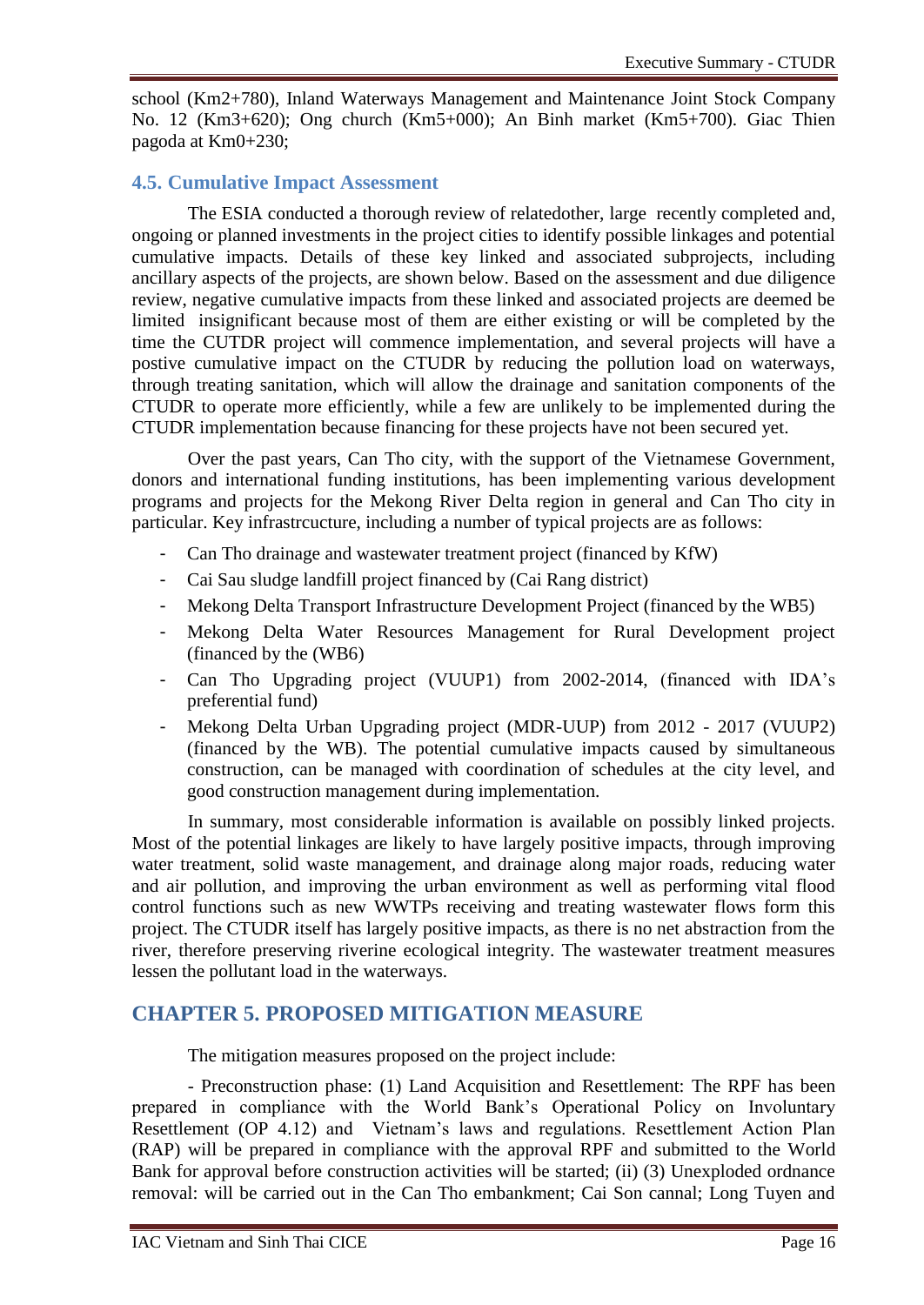Long Hoa regulatory lake.; (iii) Air pollution: The vehicles must have canvas cover crate and must not drop the rock, materials in order to minimize dust emissions the environment; the maximum velocity of the vehicles traffic on the dirt road near the project area is 5 km/h, watering regularly in the construction area, especially in the construction site on the route,

- Construction phase: (i) Noise and Vibration: Setting up appropriate operational schedule of noise generate equipment; Use modern and new construction machineries and equipment which generate lower noise level and strickly carry out equipment maintenance as regulated by the Government; Usage of machines generate noise level over >55 dBA at night (from 22:00 to 6:00) is strictly prohibited at the location nearby residential area; Heavy truck transportation, loading/unloading shall not allow to operate at night (from 22:00 to 6:00); (ii) Air pollution: Spraying water to maintain certain moisture levels, and to prevent or minimize dust dispersion. The watering activities are proposed at least one a day during rainy season and twice a day during dry season. Storing the excavated soil storage areas must be placed in the designed areas far from any residential area, keeping a distant to the surrounding sensitive receptors and not allow to stay on site over 24 hours; (iii) Domestic waste: Domestic waste generated on the site shall be managed as the following steps: i) provide dustbins at work site; ii) waste category for reuse; iii) domestic waste and garbage from worker camps need to be collected by hygienic manner through service provision of local companies. (4) Construction-generated solid waste: Wherever possible, materials used or generated by construction shall be recycled such as excavated soil for regulatory lake, embankment, pipeline installation could be reused for levelling purpose on the sites, Construction wastes will be disposed at area where are approved Can Tho' PC on the disposal construction waster; Dredged sludge will be transported to Cai Sau sludge landfill. According to PPMU, The location to construct Cai Sau landfill has enough land for disposal of dredging sludge and material of CTUDR project.

- Operation phase: To reduce risks of flooding, odor, salinization and disruption to the activity of inland waterway: Ensure implemention of anadequate operation and management plan budget allocated ; Ensure that traffic safety provisions, including signs, lights, and pavement markings, that were installed during construction are permanently and effectively maintained, and renewed as necessary, Ensure the city's operations and maintenance plan, and related budget, includes the work and resources required to maintain the road in its ascompleted condition; Ensure, with the assistance of the traffic control authority, that overloaded vehicles do not use the road.

# <span id="page-16-0"></span>**CHAPTER 6. ENVIORNMENTAL AND SOCIAL MANAGEMENT PLAN**

Prepared as a part of the ESIA, an Environmental and Social Management Plan (ESMP) is a safeguards instrument that is typically used in many projects. It consists of information on, and guidance for, the process of mitigating and managing adverse environmental impacts throughout project implementation. Typically in Vietnam, an EMP comprises a list of typical mitigation measures to be carried out by contractors and others, an environmental monitoring program, capacity building, organizational arrangements and responsibilities, and the estimated cost of EMP implementation and monitoring.

There is a comprehensive regulatory framework in Vietnam related to EIA preparation, environmental standards, protection and management of forests and cultural property, and other aspects related to construction and operation of facilities and infrastructures in Vietnam. This ESMP in consistent with these regulations.

To facilitate effective implementation of the ESMP, the PMU will: (a) Establish an Environment and Social Unit (ESU) responsible for ensuring timely implementation of the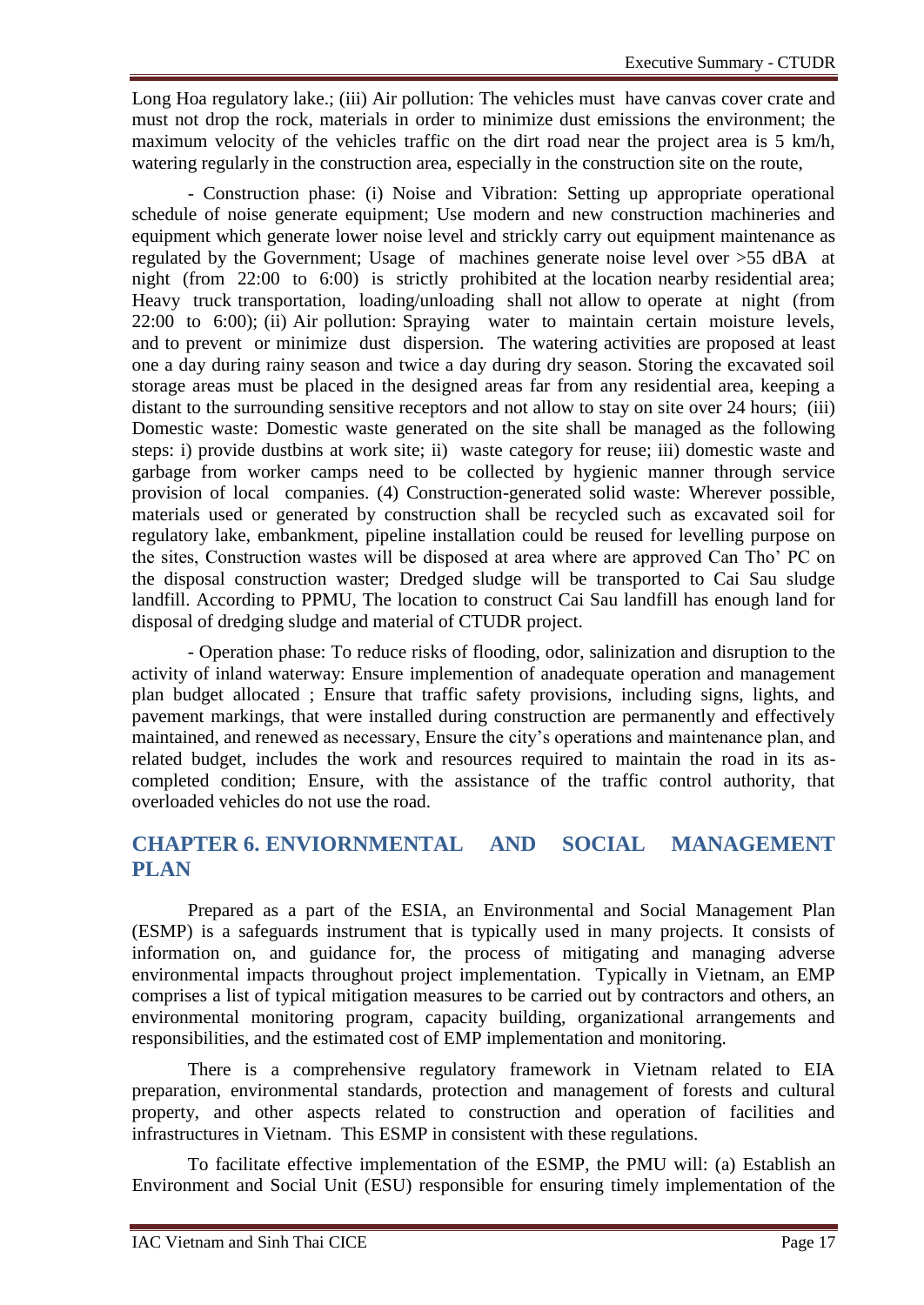EMP, including monitoring, reporting, and capacity building related to safeguards; (b) Assign the Construction Supervision Consultant (CSC) to also be responsible for supervision of the contractor's safeguard performance as part of the construction contract and this requirement will be included in the CSC's terms of reference; and (c) Hire qualified national consultants as the Independent Environmental Monitoring Consultant (IEMC) to assist the ESU in performing its task.

### <span id="page-17-0"></span>**6.1. Environment Monitoring Program**

#### Objective and Approach

Main objective of the Environment Monitoring program is to ensure that (a) the potential negative impacts of the project are minimized; (b) the EMP is effectively implemented; and (c) the EMP is adequate to mitigate the potential negative impacts. Given that monitoring the implementation of the RP will be conducted separately, the environmental monitoring program will comprise (a) monitoring the safeguard performance of the contractor during site clearance and construction, (b) environmental quality monitoring, (c) monitoring effectiveness of the ESMP.

# <span id="page-17-1"></span>**6.2. Capacity Building Program**

#### *6.2.1. Technical Assistance support for the implementation of safeguards*

The scope of the technical assistance would cover support from experts and training that would cover both the knowledge on safeguards requirements and procedures for the project as well as training that covers both specific knowledge on safeguard procedures and requirement for the project staff, consultants, and national contractor would be important. This would include, for example, assistance in the preparation of documents and implementation of training program on environmental management and environmental monitoring for contractors, CSC and relevant staffs of PMU (environmental staffs and coordinators of packages) to do their tasks. It would also include assisting the PMU's environmental staffs with the review of contract documents on the bidding packages for construction items of the project to ensure compliance with environmental protection policies and impact mitigation and monitoring requirements as well as provide general environmental guidance as requested by the PMU to enhance overall project implementation and performance.

Given the nature, locations, and scale of construction, it is anticipated that the safeguard technical assistance support and training will be provided at least during the first 3 years of the project implementation. The WB safeguard specialists will participate in the capacity building in particular in the training activities as appropriate.

# <span id="page-17-2"></span>**CHAPTER 7. PUPLIC CONSULTATION AND INFORMATION DISCLOSURE**

#### <span id="page-17-3"></span>**7.1. Objectives of Public Consultation**

The consultation with the participation of local authorities and local people in the project site during the preparation and implementation of EMP and ESIA is to provide essential information for further understanding about the project, impacts of the project implementation and potential mitigation measures for the project.

# <span id="page-17-4"></span>**7.2. Implementation Methods**

This is a Category A project, thus public consultation were carried out twice during the ESIA process.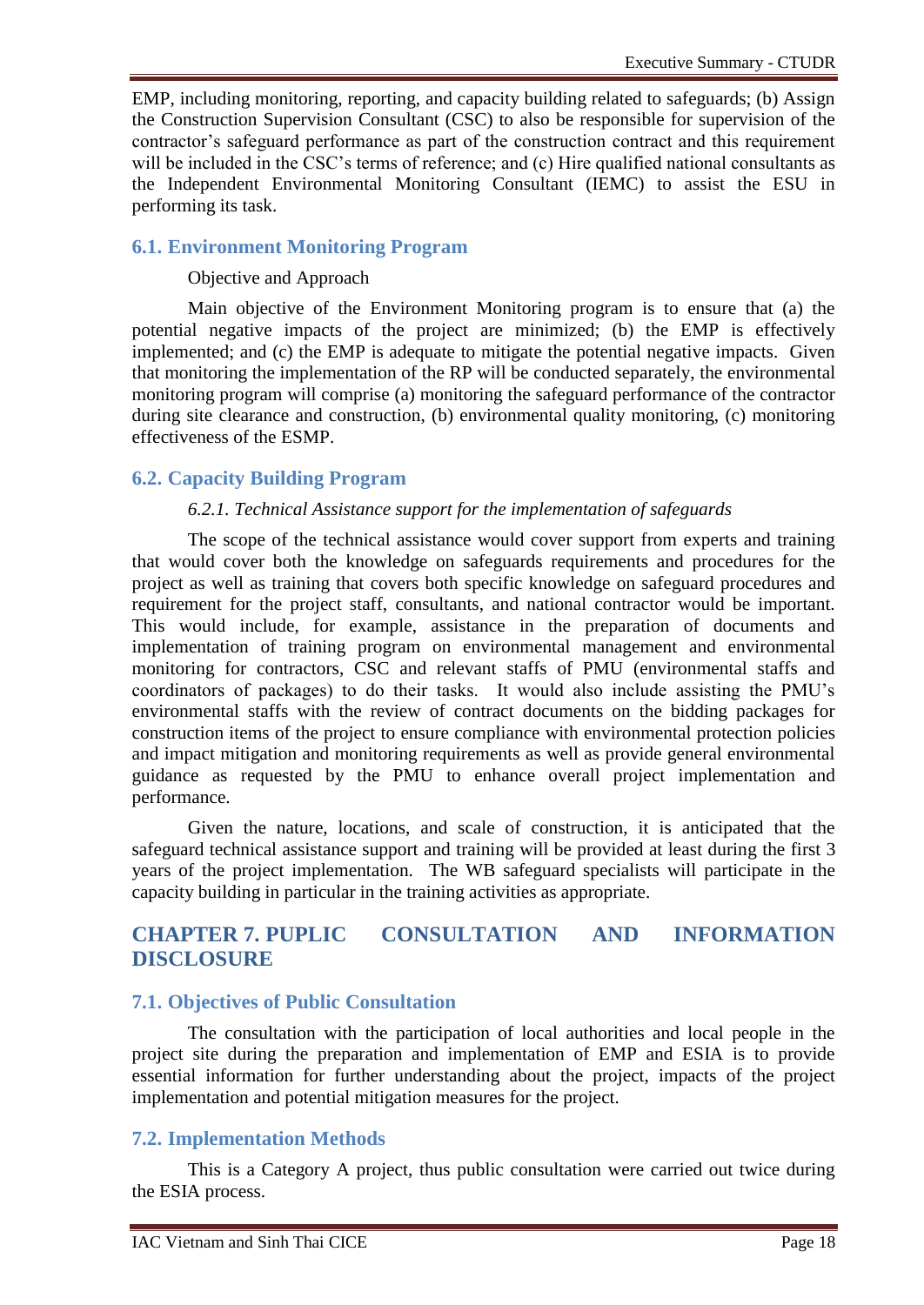To implement the EIA report of the CTUDR, the ODA-PMU organized consultation meetings with the People's Committees and Vietnam Fatherland Front of 20 wards in 4 districts of Ninh Kieu, Binh Thuy, Cai Rang and O Mon.

Before consulting at wards, the ODA-PMU held general meetings at each district to introduce about the project and collect opinions for the project, including the meeting at office of Ninh Kieu DPC on 01 June 2015, the meeting at office of Binh Thuy DPC on 02 June 2015, the meeting at office of O Mon DPC on 03 June 2015 and the meeting at office of Cai Rang DPC on 08 June 2015. The participants at these meetings consist of representatives of DPC, WPC and some divisions.

After holding the general meetings at districts, the ODA-PMU carried out consultation at each ward to introduce about the project, identify the zone/population group in the project area, collect information about the status of environmental sanitation at the locality, discuss potential environmental impacts and mitigation measures as well as coordinate with the local authorites in holding public consultation in the project area. Simultaneously, the ODA-PMU also sent the dispatches for applying for consultation for the relevant agencies.

Generally, through the public consultations at the project area, the authorities and local people supported for the project and desired the project to be implemented early. All local people agreed with the project implementation, however, they requested that the construction tbe carried out rapidly, and that environmental management and regular environmental monitoring be undertaken, as well as that labor, community, and traffic safety measures be followed.

The local people requested the local authorities and the project to make proper compensation and arrange resettlement for them at their expectation.

The People's Committees and Vietnam Fatherland Front as well as representatives of people in the project will jointly discuss and solve issued raised during the project implementation.

# <span id="page-18-0"></span>**CHAPTER 8. CONCLUSIONS, RECOMMENDATIONS**

On the basis of analysis and assessment on existing environment, environmental and socio-economic impacts in the project area, the report presents the following conclusions.

The construction of flood control infrastructure will enhance drainage capacity, improve living conditions and sanitation conditions, and enhance the quality of life for city residents. Also, the urban transport infrastructure development will enhance the inter-regional transport links in order to facilitate socio-economic development and increase the accessibility of residents in low-income areas to social infrastructure services of the city.

The project will help improve urban integrated management capacity (technical infrastructure and operational units, strengthen the planning, scheduling, coordination mechanisms, management of natural disaster risks, urban management and financial management of the city) to ensure high efficiency in urban integrated management and ensuring the sustainable development of Can Tho city.

The the measures of prevention, control and handling of environmental pollution are taken.

During the operation of the Project, there will be some adverse environmental and socio-economic impacts but these will be mitigated and are considered to be manageable in comparsion to the environmental and social benefits that the Project brings.